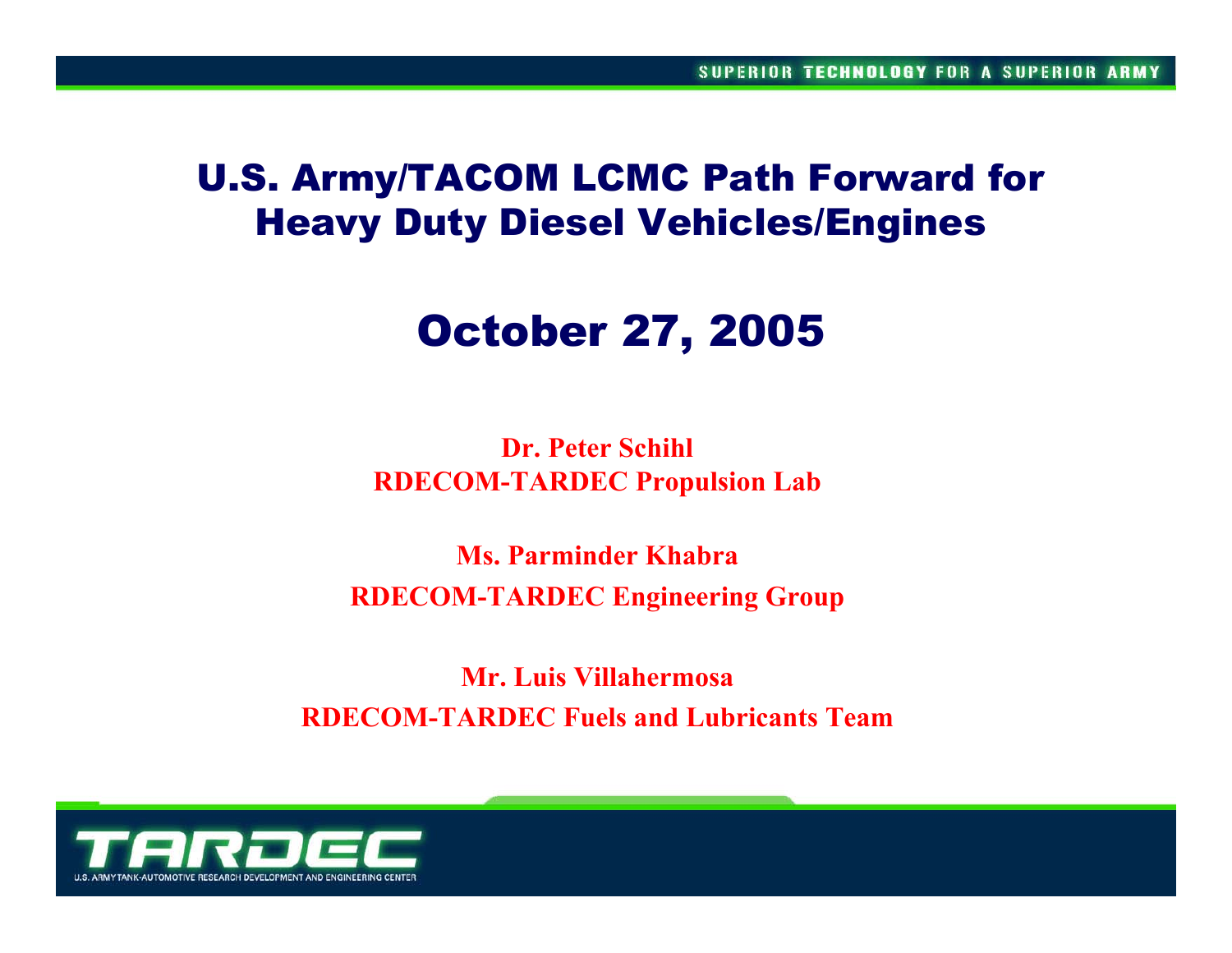# Acknowledgements

- $\bullet$ **BG Patrick O'Reilly**
- • **Ms. Violet Kristoff, TACOM Legal Office**





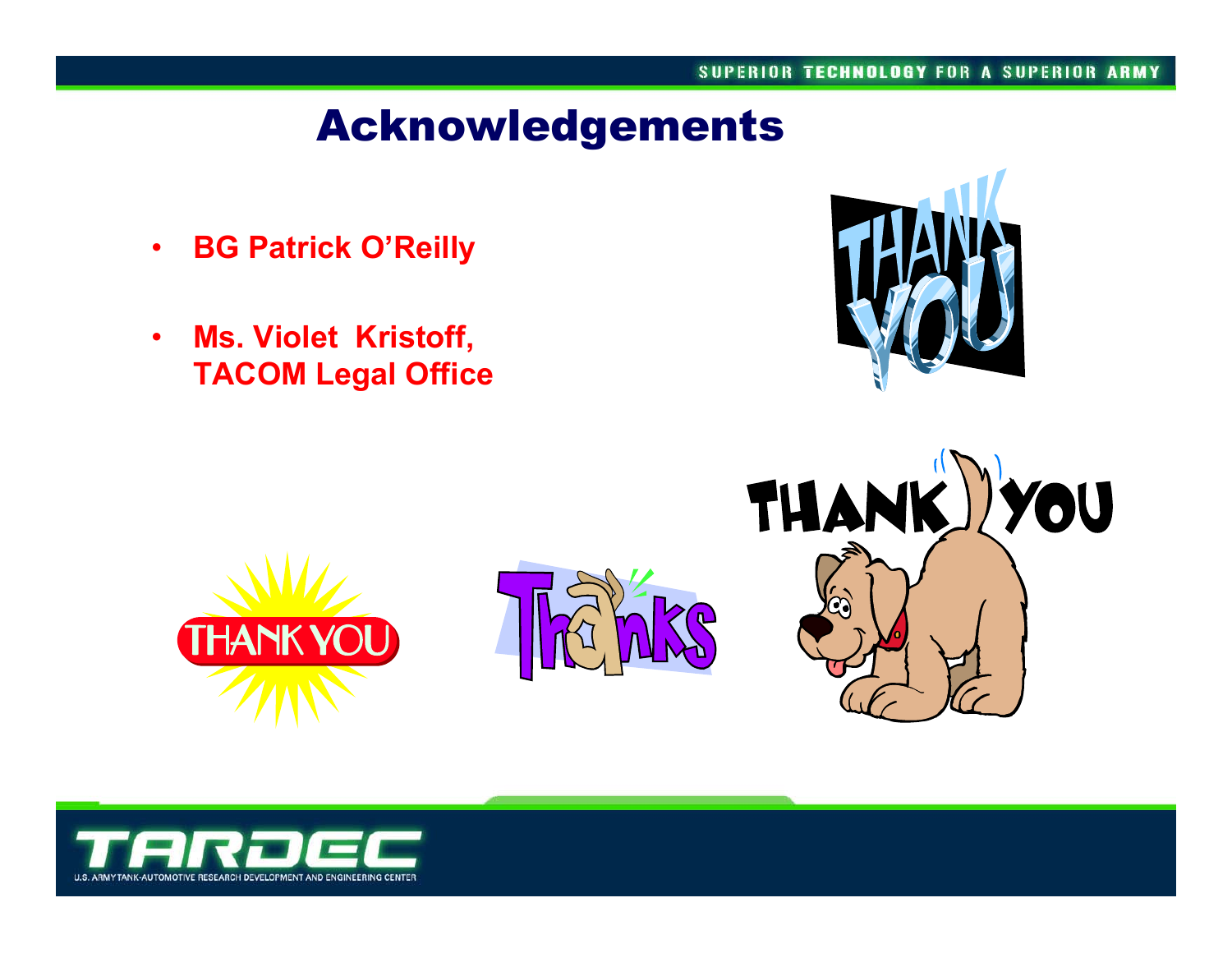

- • **2006/2007 Heavy-Duty On-Road Fuel and Engine Exhaust Emission Standards**
	- **Regulation Approach**
	- **Potential Impacts on DOD**
	- –**DOD interaction with EPA**
	- –**Current production Systems under an NSE\***
- •**Blanket NSE\* for Exhaust Emissions Status and Discussion**
- • **Pollution Control Technology Discussion**
	- **Evolution of Emission Controls**
	- –**Exhaust Gas Recirculation**
	- –**After Treatment Devices**
- •**Fuels and Lubricants Discussion**
- •**Solution Pathways**

**\*National Security Exemption**

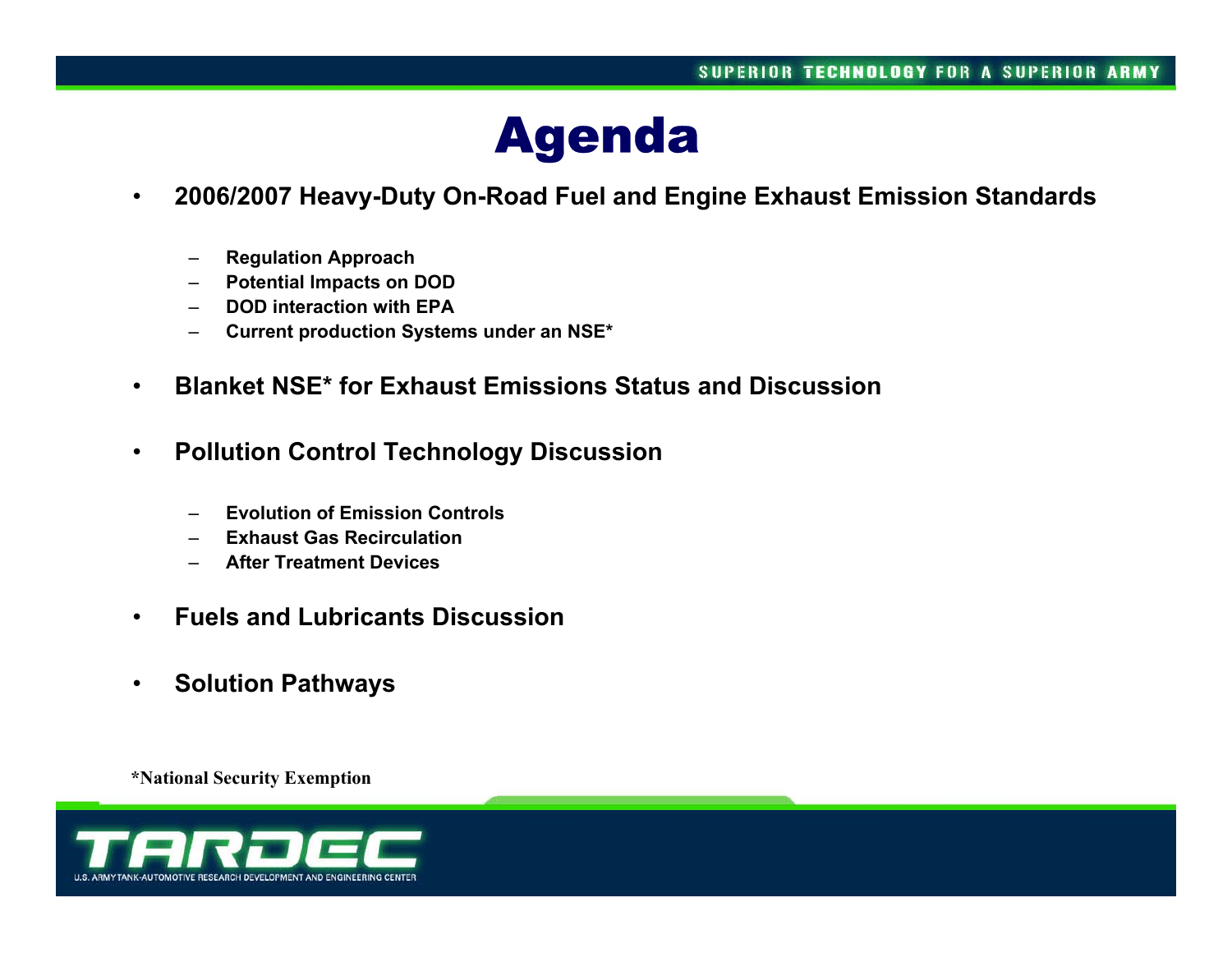# Regulatory Approach

**EPA finalized motor vehicle diesel fuel regulations and the heavy duty diesel on-road exhaust emissions regulations in January 2001.** 

**Took a dual approach to reduce air emissions by:**

- 1. Reduction in diesel fuel sulfur content to 15ppm starting June 2006.
	- $\bullet$ Enable the use of exhaust system aftertreatment devices
	- $\bullet$ JP-8 specification calls for < 3000 ppm!
- 2. Establish stringent exhaust emission standards effective January 2007.
	- $\bullet$ Require aftertreatment device(s)

**(Both regulations implemented with a phased approach)**

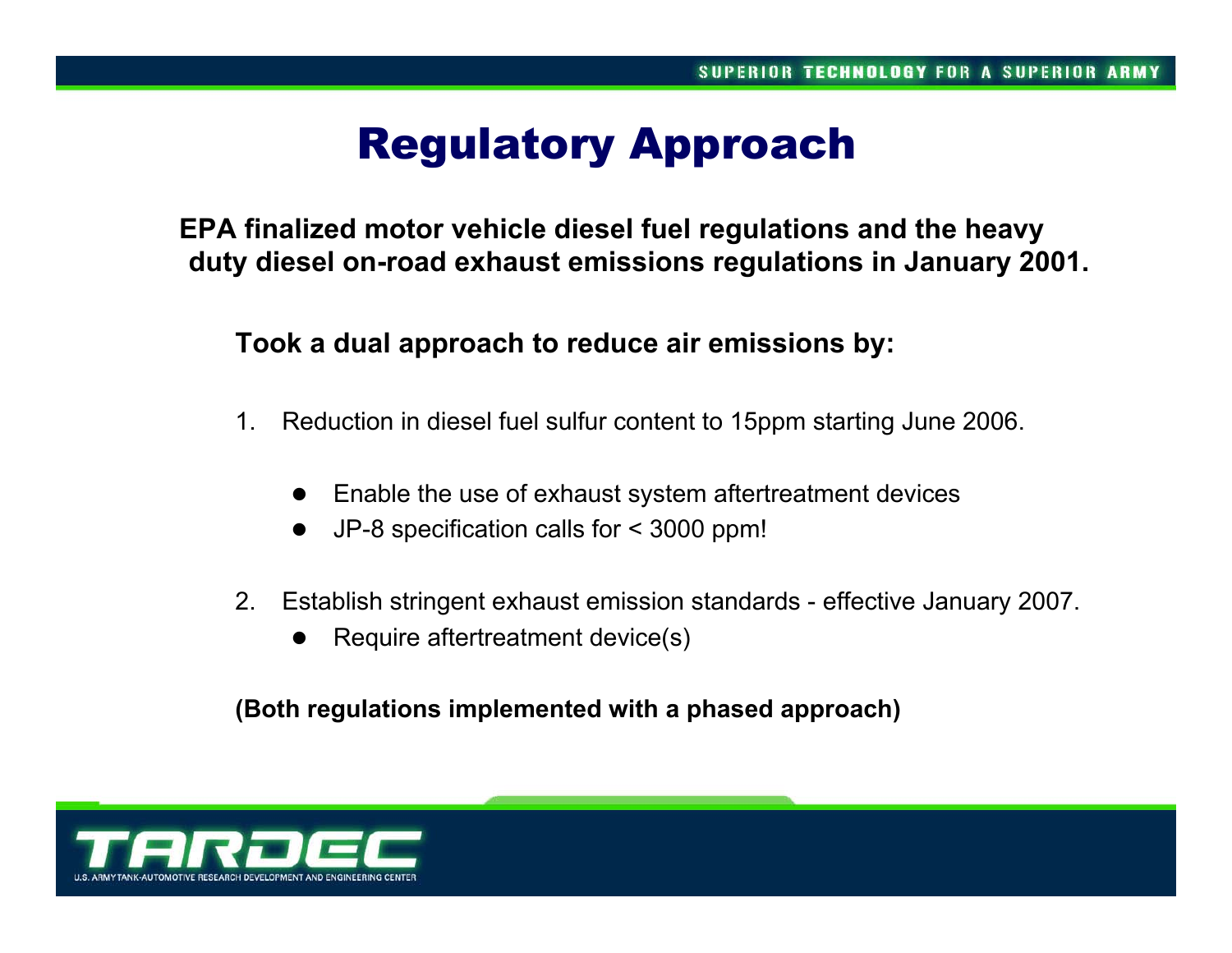# Potential Impacts to DoD

- $\bullet$  **Ground tactical vehicles (i.e. HEMMT, PLS, HMMWV) fielded in the U.S. required to meet the fuel 15 ppm sulfur regulation**
	- JP-8 does not meet this requirement
- $\bullet$  **Procure vehicles with pollution control technology**
	- Potential performance degradation (fuel consumption, reliability, durability)
	- – The current leading pollution control technology candidates are intolerant to high sulfur fuel
- • **Nebulous world wide operation since low sulfur fuel is not available world wide:**
	- Low sulfur diesel fuel is an enabler for pollution control devices

**(Combat vehicles (i.e. Abrams, Bradley, Stryker) are automatically exempt under 40 CFR, 89.908)**

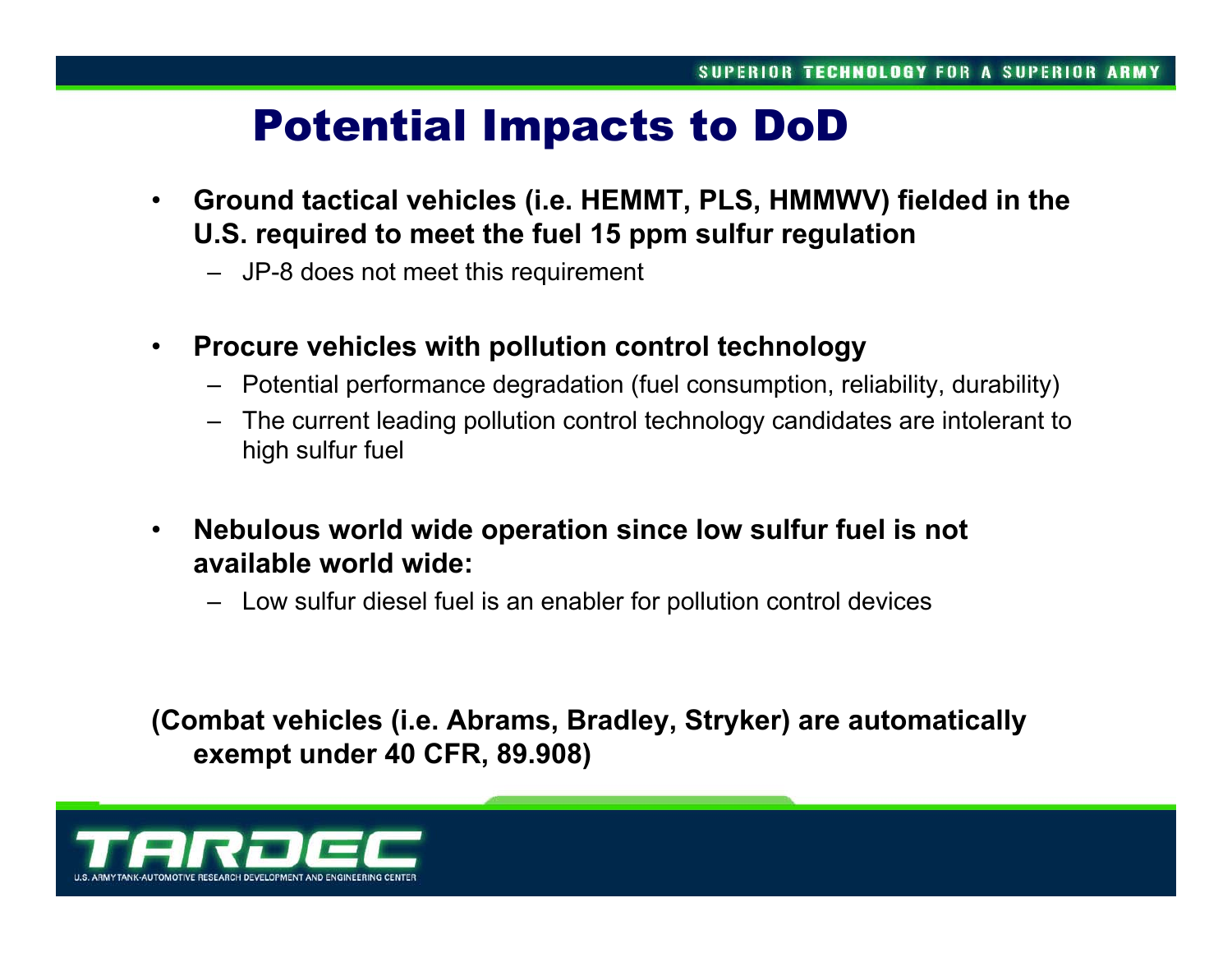# DoD Interaction with EPA

- $\bullet$  **Fuel and Emissions Strategies**
	- **Seek NSE for JP-8 exclusion from 2006 diesel fuel regulations**

*In 1995, EPA determined that JP-8 did not meet EPA's definition of diesel fuel, thus is not regulated as such today. ( letter from EPA to Ms. Goodman, DUSD, 1995.)*

- **Seek NSE from meeting MY2007 diesel heavy-duty, on-road exhaust emissions standards**
- • **End Result:** 
	- **DoD provided data to EPA in 2003 on tactical vehicles to obtain a NSE from 2006 diesel fuel regulations**
	- **'blanket NSE' granted for MY 2007+ diesel heavy-duty, on-road exhaust emission standards (August 23, 2005)**
	- – **THESE NSEs ARE ONLY FROM THE ON-ROAD, HEAVY-DUTY EMISSION AND FUEL REGULATIONS**

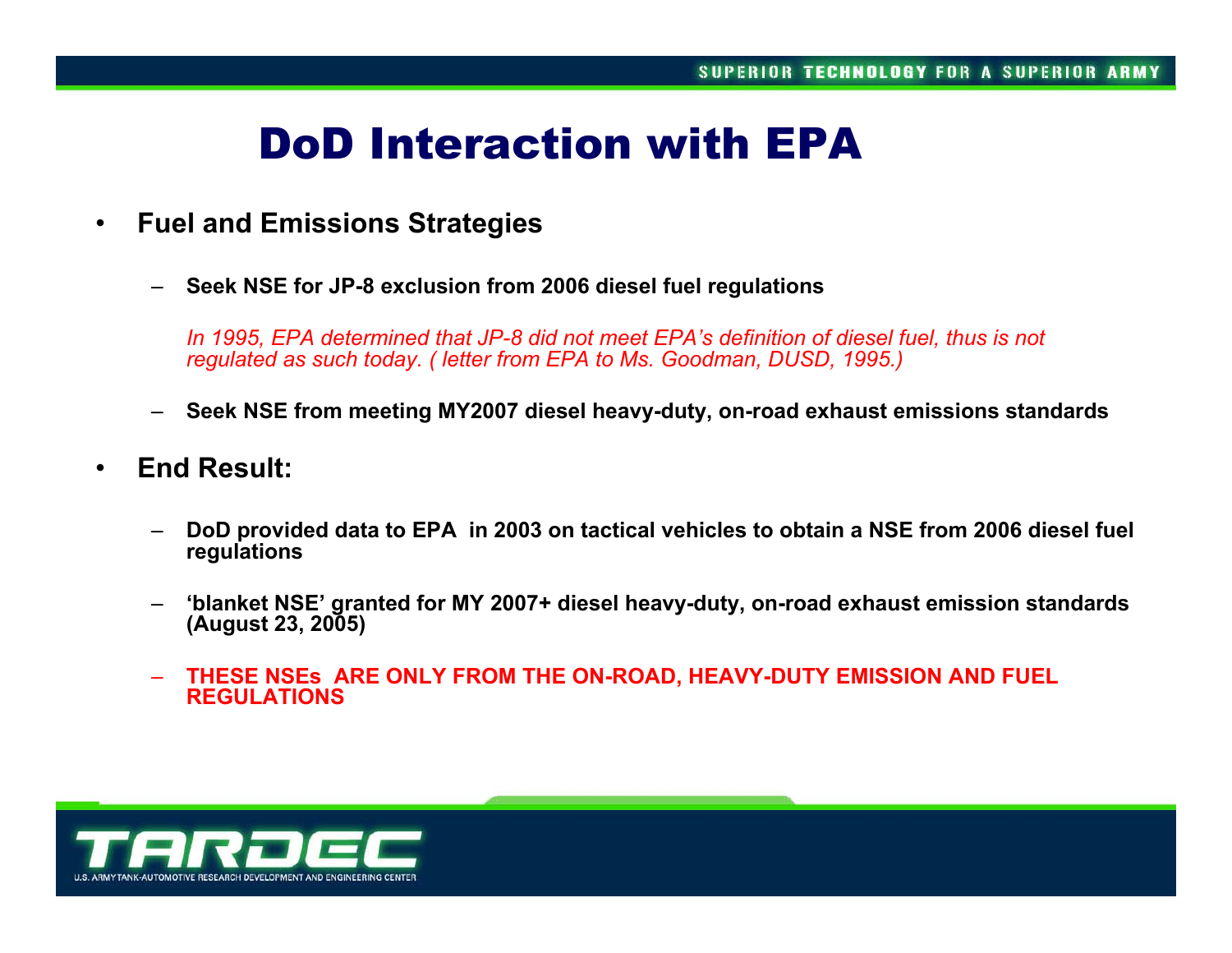## Approach for MY 2007+ Exhaust Emissions NSE

- • **Typical engine characteristics supplied to EPA for an exhaust emissions NSE:**
	- Engine model, engine compliance status, name of Vehicle Family, time frame for the NSE, contract  $#$  (if available)
- $\bullet$  **Today, PM TV does not have the above information for the future tactical vehicle, thus NSE strategy is:**
	- Establish a generic NSE, using vehicle family names
	- Provide additional information at the time of contract award
	- Transfer the NSE to engine manufacturers upon contract award

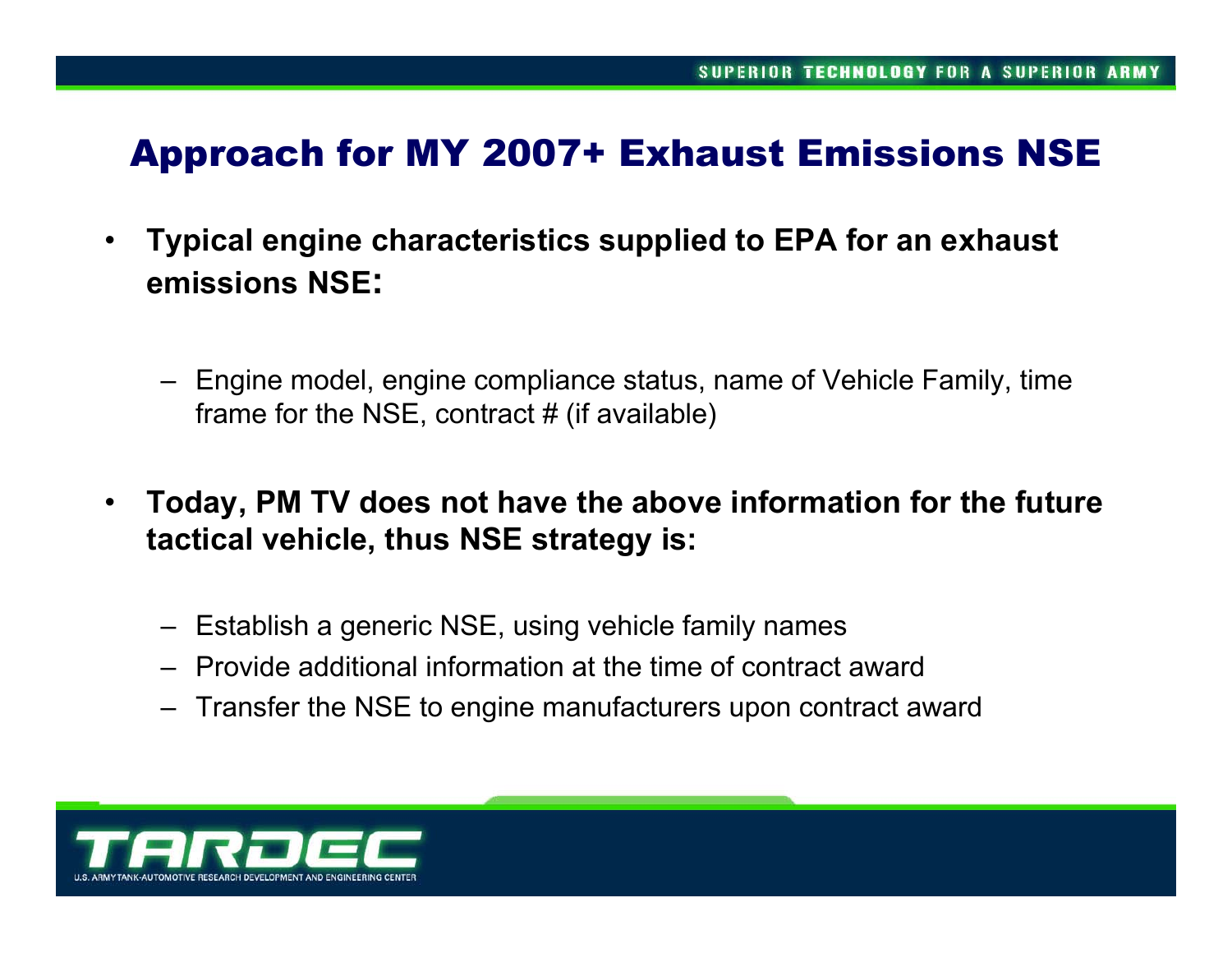#### "Blanket" NSE for Exhaust Emissions Status and Discussion

- • **"EPA hereby approves your blanket NSE request for all the DOD 'tactical fleet' that is subject to regulations at 40 CFR Part 85 and Part 86. This 'tactical fleet' includes the tactical military vehicles (TMWs) specified on the 'Tactical On-Highway Fleet' list (Enclosure 1) and all other TMVs meeting the requirements of the foregoing 'tactical vehicle' definition.'** – August 23, 2005; K. Jennings, Manager, Engine Programs Group (EPA)
- $\bullet$  Tactical On-Highway Fleet (Enclosure 1):
	- Light Tactical Vehicle: HMMWV
	- Family Medium Tactical Vehicles: MTV, LMTV
	- Heavy Tactical Vehicles: HEMTT, HET, PLS, Line Haul Tractor, Light Equipment Transporter, Heavy Dump Truck, Engineer Tractor
	- Current R&D: Smart Truck, FTTS, COMBATT, HMEE

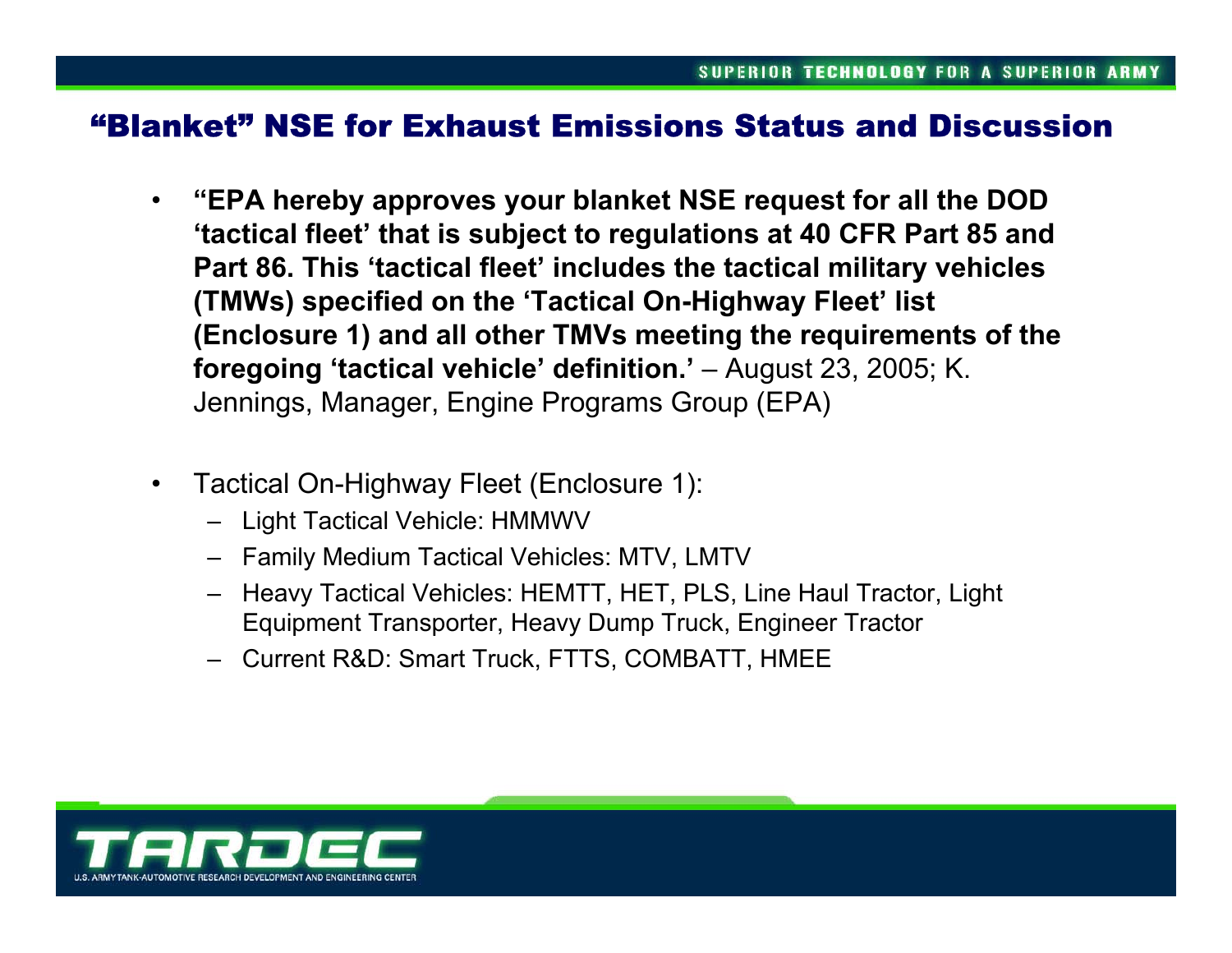#### "Blanket" NSE for Exhaust Emissions Status and Discussion

 $\bullet$  **Tactical Vehicle Definition:** A motor vehicle designed to military specifications **or** a commercial design vehicle modified to military specification to meet direct transportation support to combat or tactical operations **or** for training of personnel for such operations.

#### $\bullet$ **EPA Acknowledgements**

- High sulfur fuel used in future engines that include aftertreatment could result in engine failure, drivability problems, and permanent destruction of the emission control system
- – "New TWV procurements can't contain engines with pollution control technology that is intolerant to sulfur without affecting reliability"
- – The military will integrate 2004 on-road, heavy-duty emissions compliant engines into propulsion systems *whenever technically feasible*

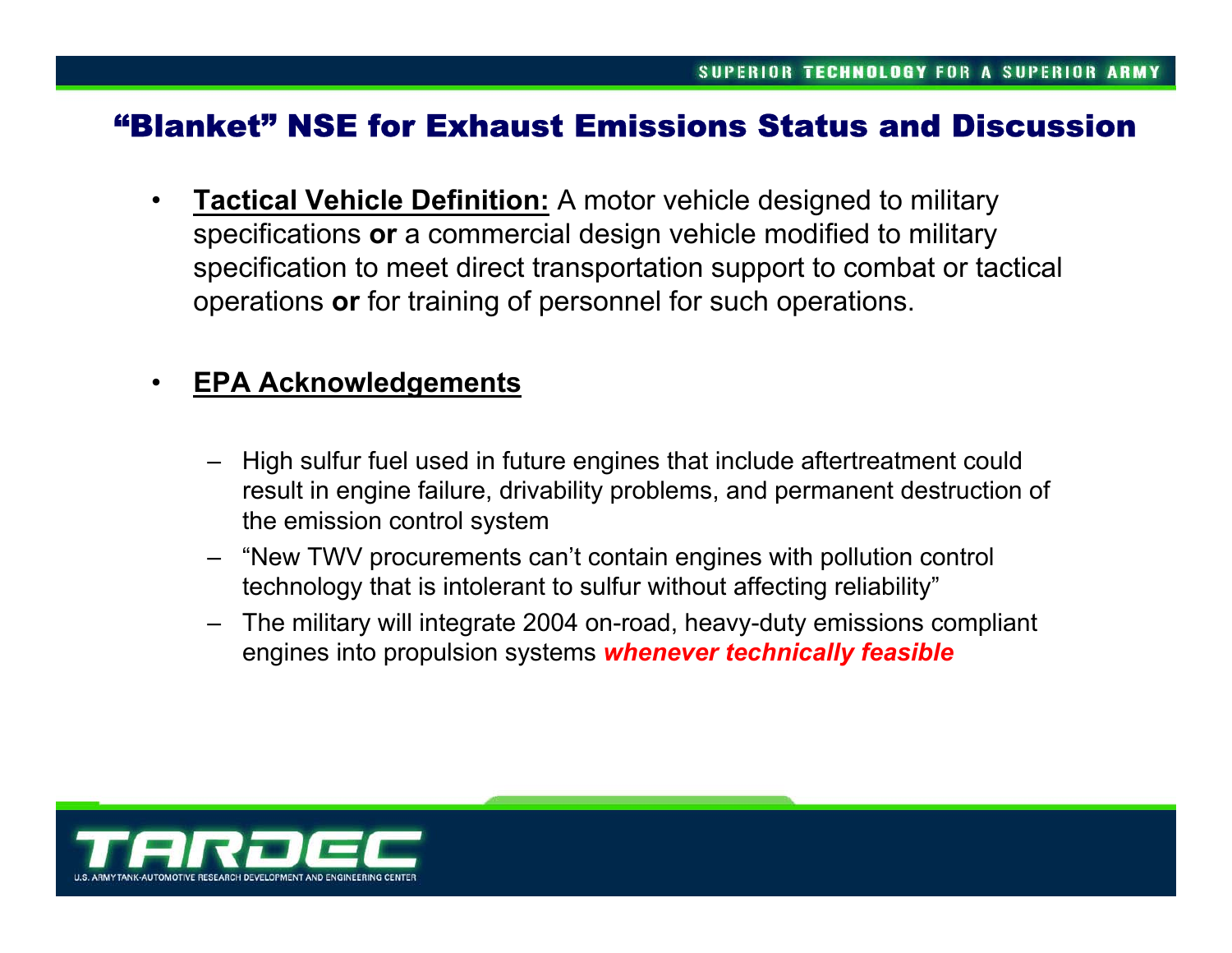## Terms & Utilization of the "Blanket" NSE

- • **Terms of the "blanket" NSE from 2007 standards**
	- – The Army/TACOM will integrate 2004 emission standard compliant engines into propulsion systems *whenever technically feasible*
		- must meet vehicle mobility/propulsion requirements
	- After formal selection of a production contract, the Army shall supply EPA with vehicle details (type, engine model, quantity)
	- Subsequent formal transfer of NSE to engine manufacturer.
- $\bullet$  **TACOM process for NSE transfer for each contract**
	- – Develop contract language
		- •Contractor will complete a standard form
		- Government review
		- •Request NSE transfer from EPA to Contractor

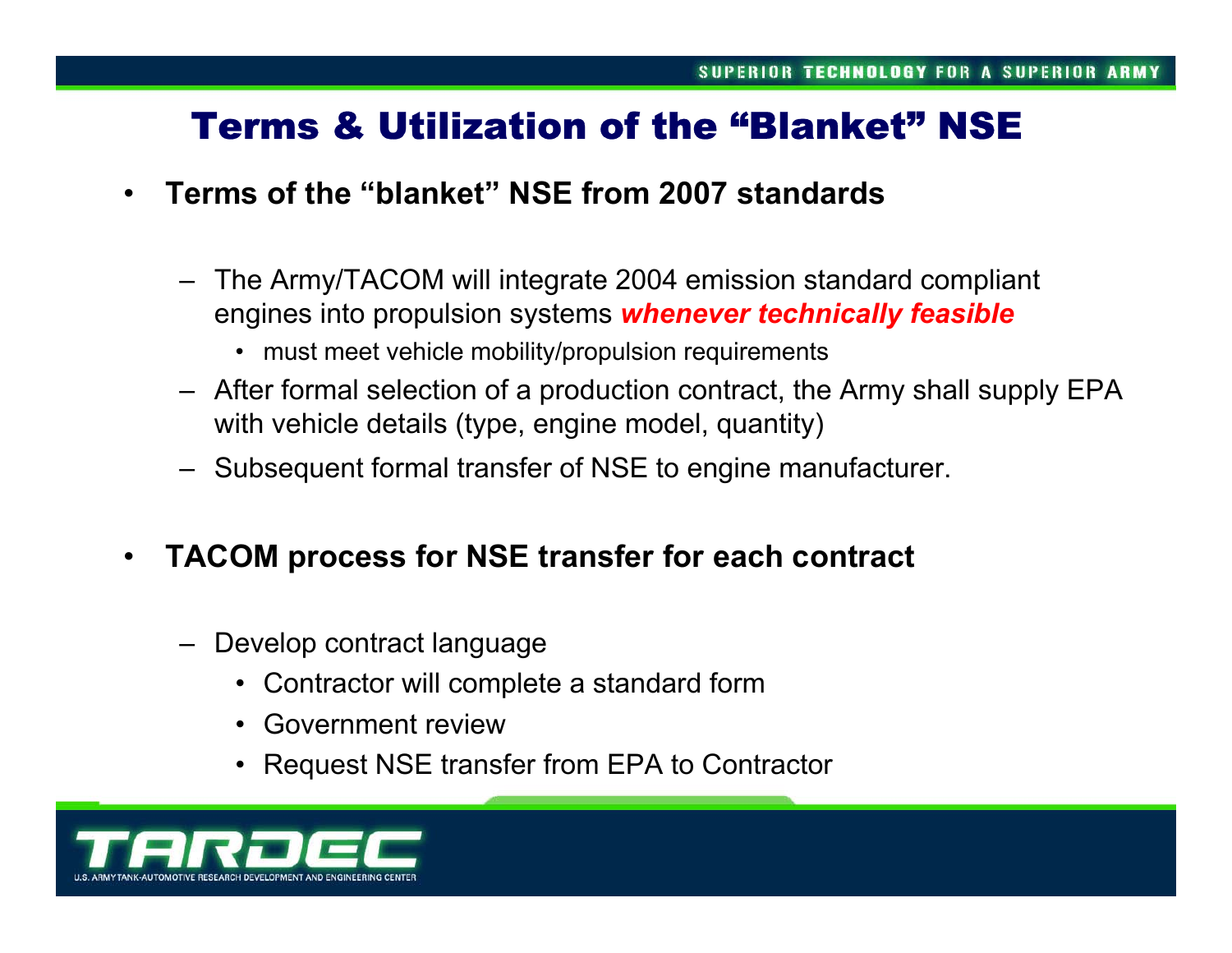# Future Issues: Non-Road Equipment

- $\bullet$  **The EPA definition of the** *nonroad engine* is based on the principle of mobility/portability, and includes engines installed on (1) selfpropelled equipment, (2) on equipment that is propelled while performing its function, or (3) on equipment that is portable or transportable, as indicated by the presence of wheels, skids, carrying handles, dolly, trailer, or platform *[40 CFR 1068.30]*. **In other words, nonroad engines are all internal combustion engines except** motor vehicle (highway) engines, stationary engines (or engines that remain at one location for more than 12 months), engines used solely for competition, or engines used in aircraft.
- $\bullet$  Effective May 14, 2003, the definition of nonroad engines was changed to also include all diesel powered engines—including stationary ones used in agricultural operations in California. This change applies only to engines sold in the state of California; stationary engines sold in other states are not classified as nonroad engines.
- • **Examples of regulated applications include farm tractors, excavators, bulldozers, wheel loaders, backhoe loaders, road graders, diesel lawn tractors, logging equipment, portable generators, skid steer loaders, or forklifts.**



Source: DieselNet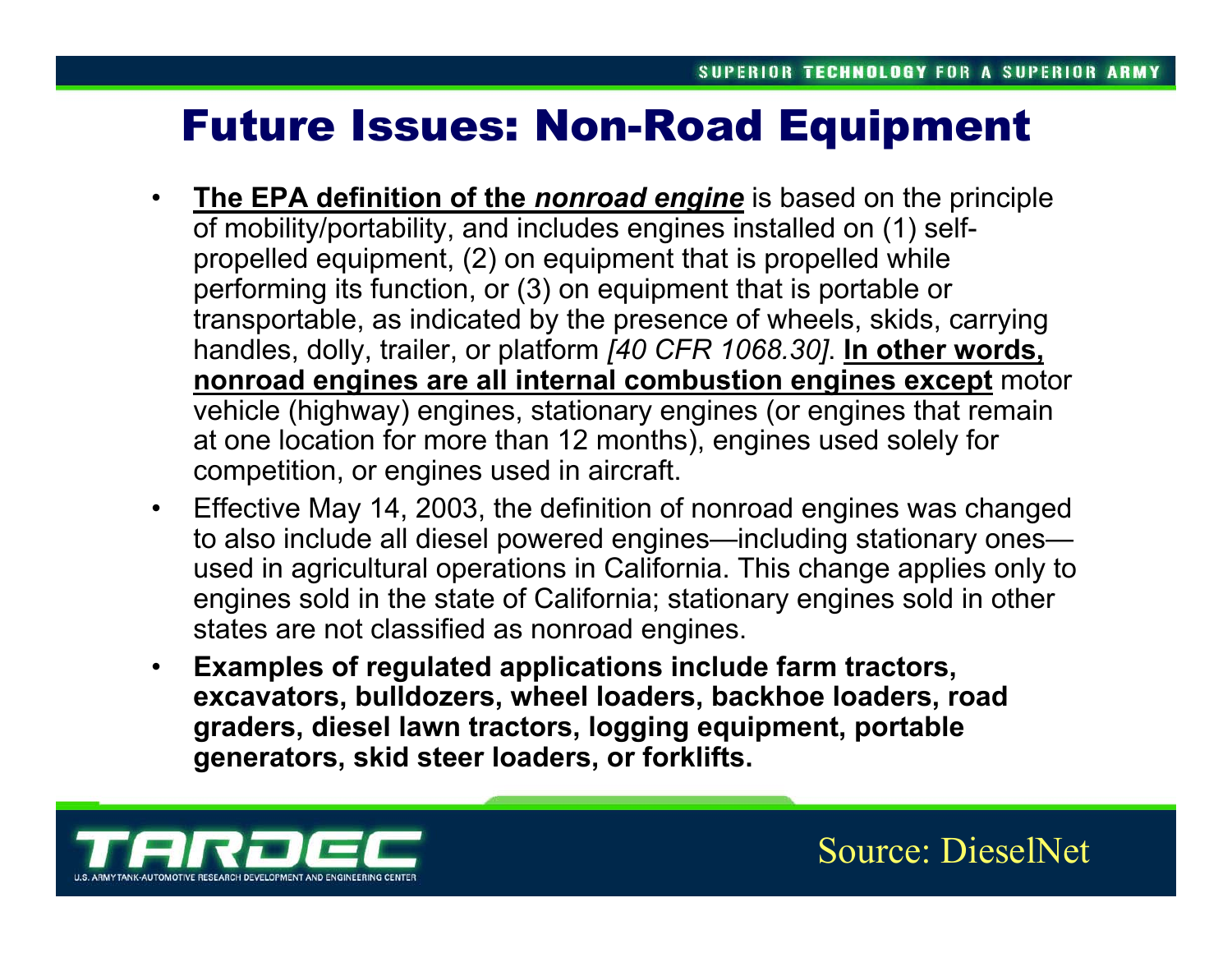# Future Issues: Non-Road Equipment

#### •**Non-Road regulations**

- – **EPA has taken a similar approach with non-road equipment by reducing sulfur in the diesel fuel and exhaust emission standards as a single system, finalized June 2004.**
	- • Fuel regulations starting in July 2007 (500 ppm)
		- phase in period to June 2010 (15 ppm)
	- •Exhaust emissions regulations begin MY2008 (Tier 4)
	- •Impact on DoD is similar to heavy-duty on-road vehicle regulations
- – **STRATEGY: Obtain a NSE from fuel as well as exhaust emissions regulations/standards**





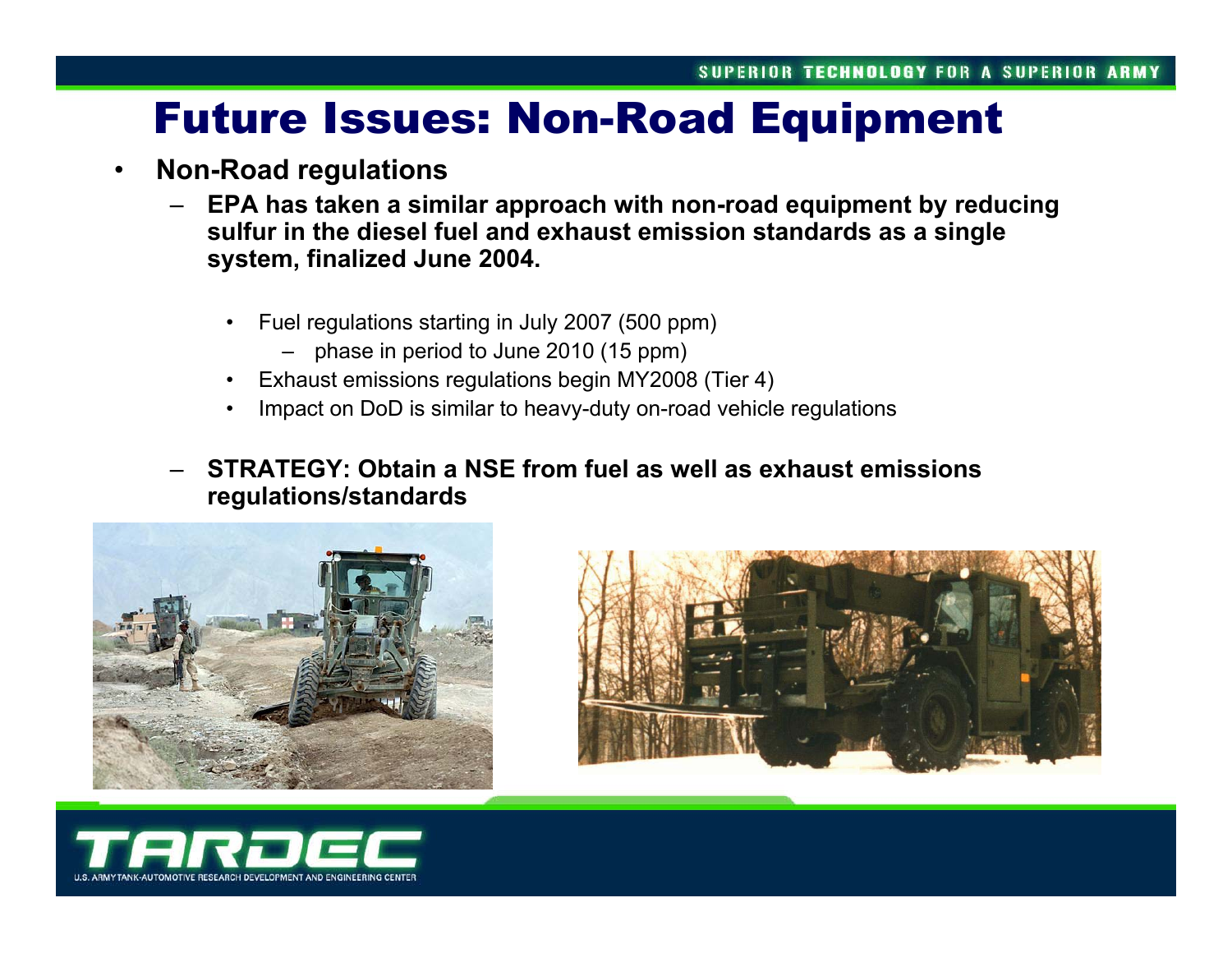# Emission Control Technology Discussion

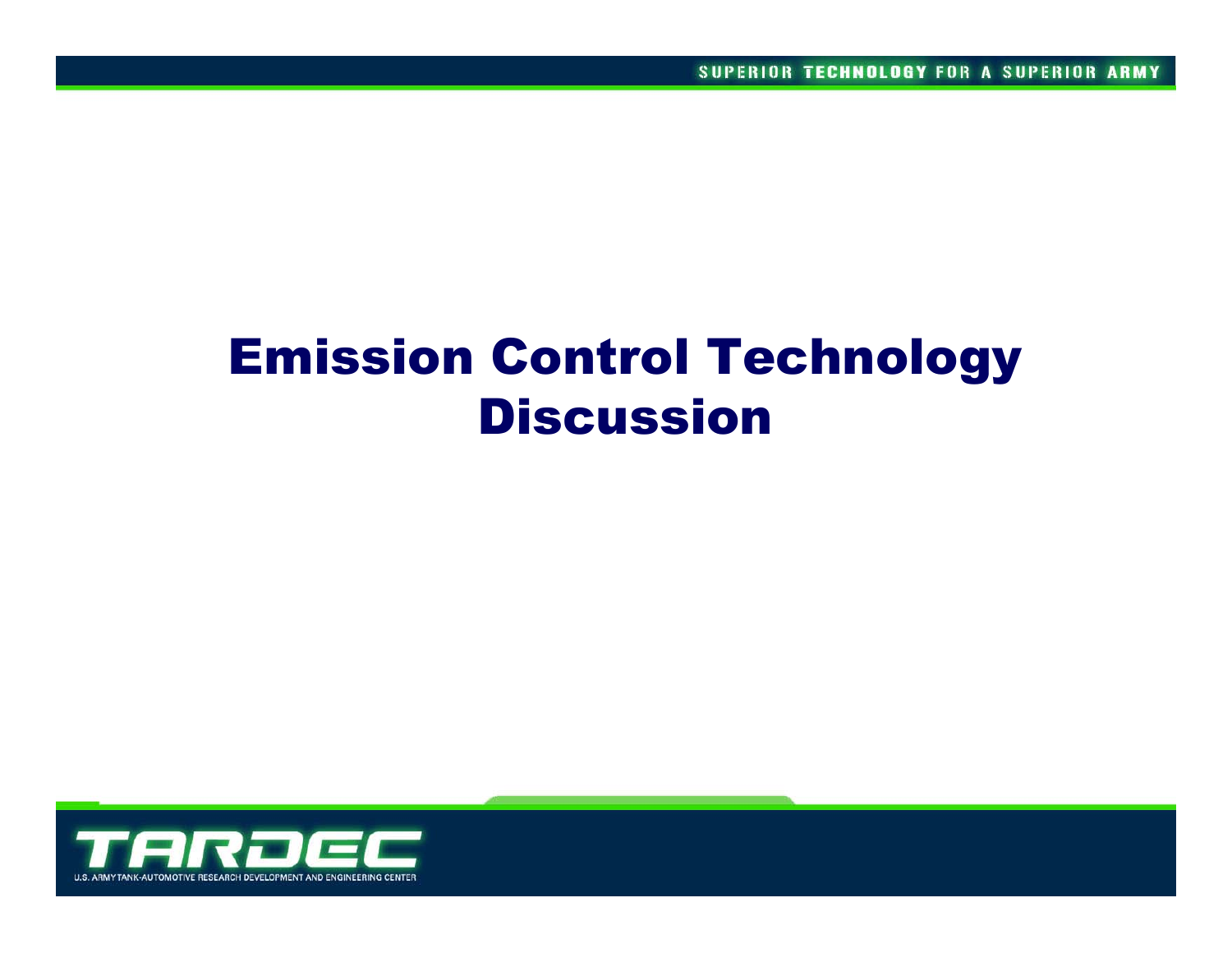### **Evolution of Heavy-Duty Engine Emission Control – 2002/2004**



NK-AUTOMOTIVE RESEARCH DEVELOPMENT AND ENGINEERING CENTER

source : Dr. Pat Flynn (retired) Ex-VP R&D Cummins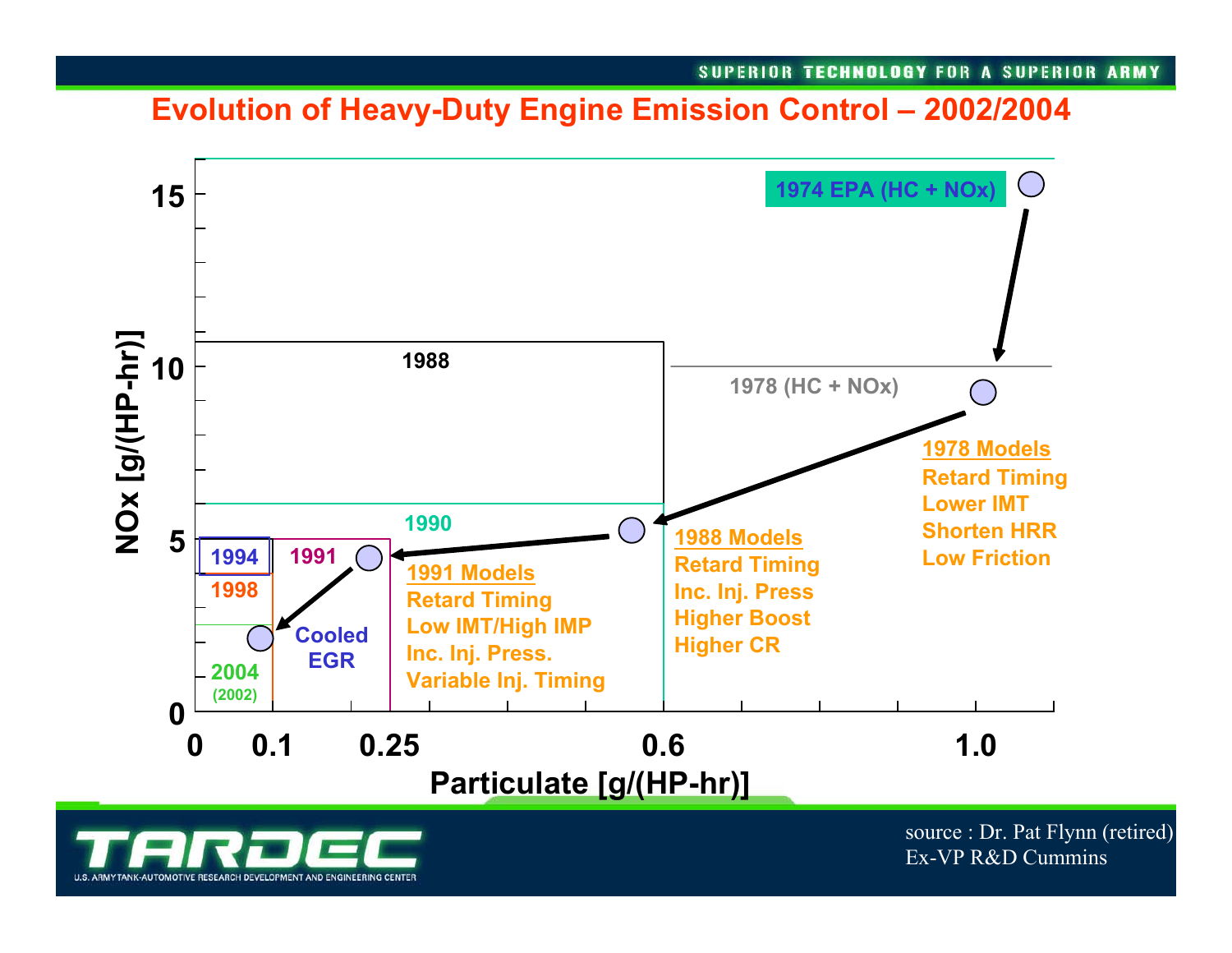#### **Evolution of Heavy-Duty Engine Emission Control – 2007**

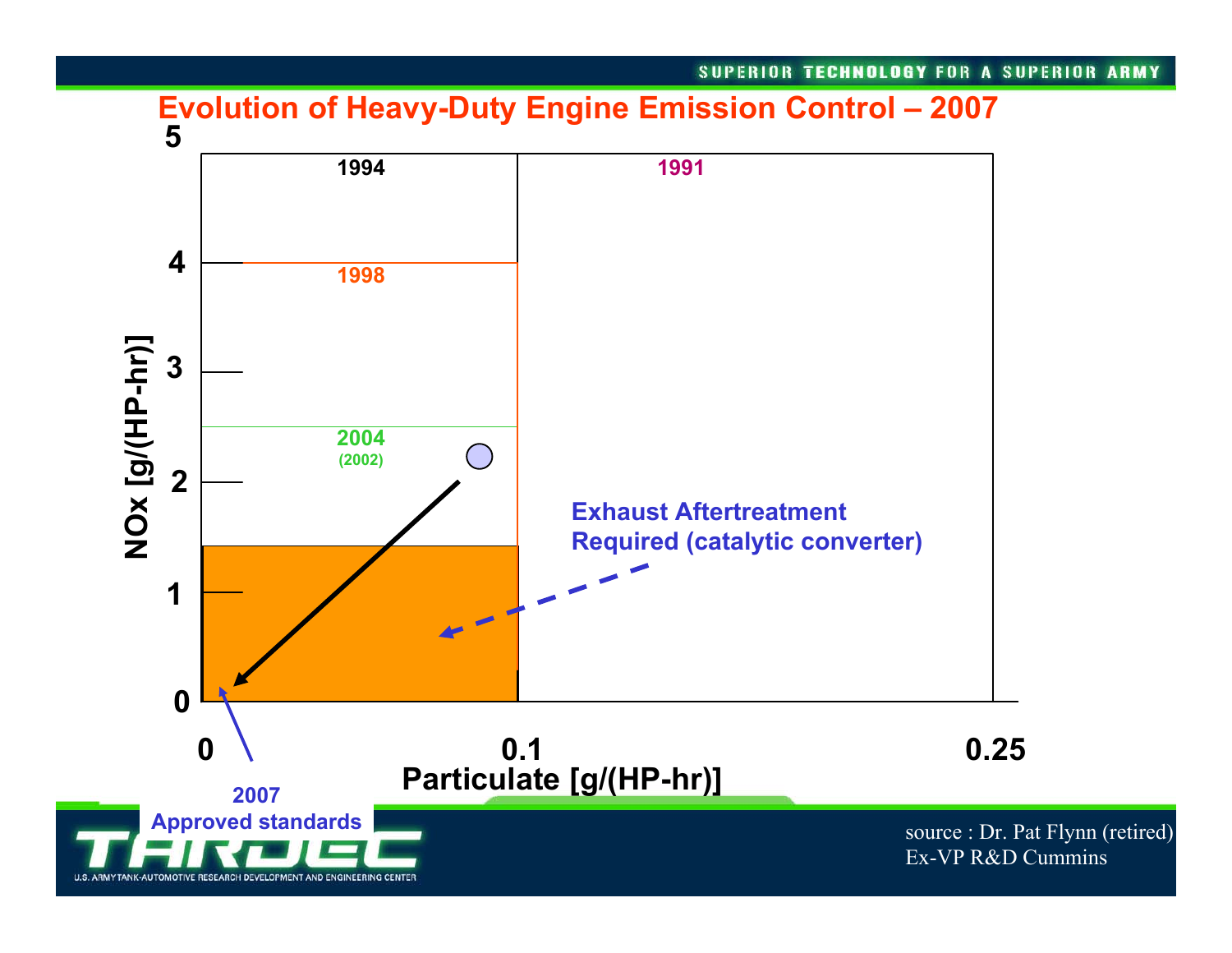### Impact of 2002/2004 Standards on Commercial Heavy-Duty Diesel Engines

- $\bullet$ **C**ooled **E**xhaust **G**as **R**ecirculation (**EGR**)
- $\bullet$ **• ACERT™** – Advanced Combustion and Emissions Reduction Technology

## Impact of 2007/2010 Emission Standards on Commercial Heavy-Duty Diesel Engines

- $\bullet$  **C**ooled **E**xhaust **G**as **R**ecirculation (**EGR**) with advanced combustion and closed-loop engine system controls
- $\bullet$  **ACERTTM** –**A**dvanced **C**ombustion and **E**missions **R**eduction **T**echnology plus aftertreatment (catalytic converter) and closed-loop engine system controls along with low pressure EGR loop
- $\bullet$ New combustion regimes that may require specified fuel properties

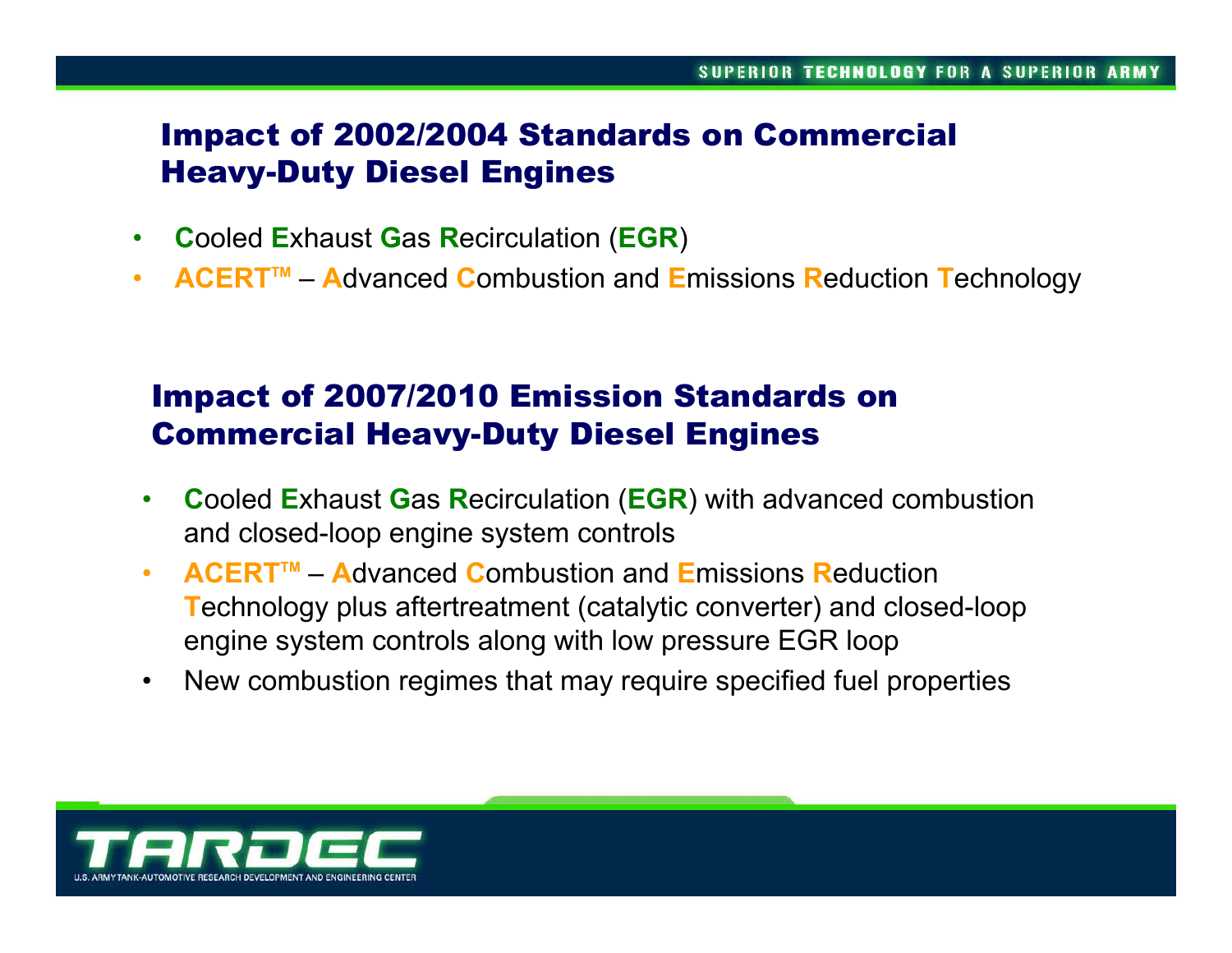## What is cooled EGR?



- •Reduce nitrous oxides ( $NO_x$ ) through 'cooler' combustion temperatures
- • Recirculate and cool exhaust gas downstream of turbine (turbocharger) ; require back pressure restriction to flow exhaust gas to intake system **(fuel economy penalty)**
- • **Cool exhaust gas 400 – 800 F** before dumping into intake system; **additional engine system cooling requirement ( ~30% for heavy-duty engines and ~10% for light duty engines)**; non-ram air scenarios will have additional fuel economy penalty
- • Temperature control of EGR crucial in order to avoid formation of **sulfuric acid that expedites engine wear and reduces durability of EGR cooler**
- • This concept introduces particulates into cylinder ; **requires more frequent oil change w/o certification of proper lubricant**

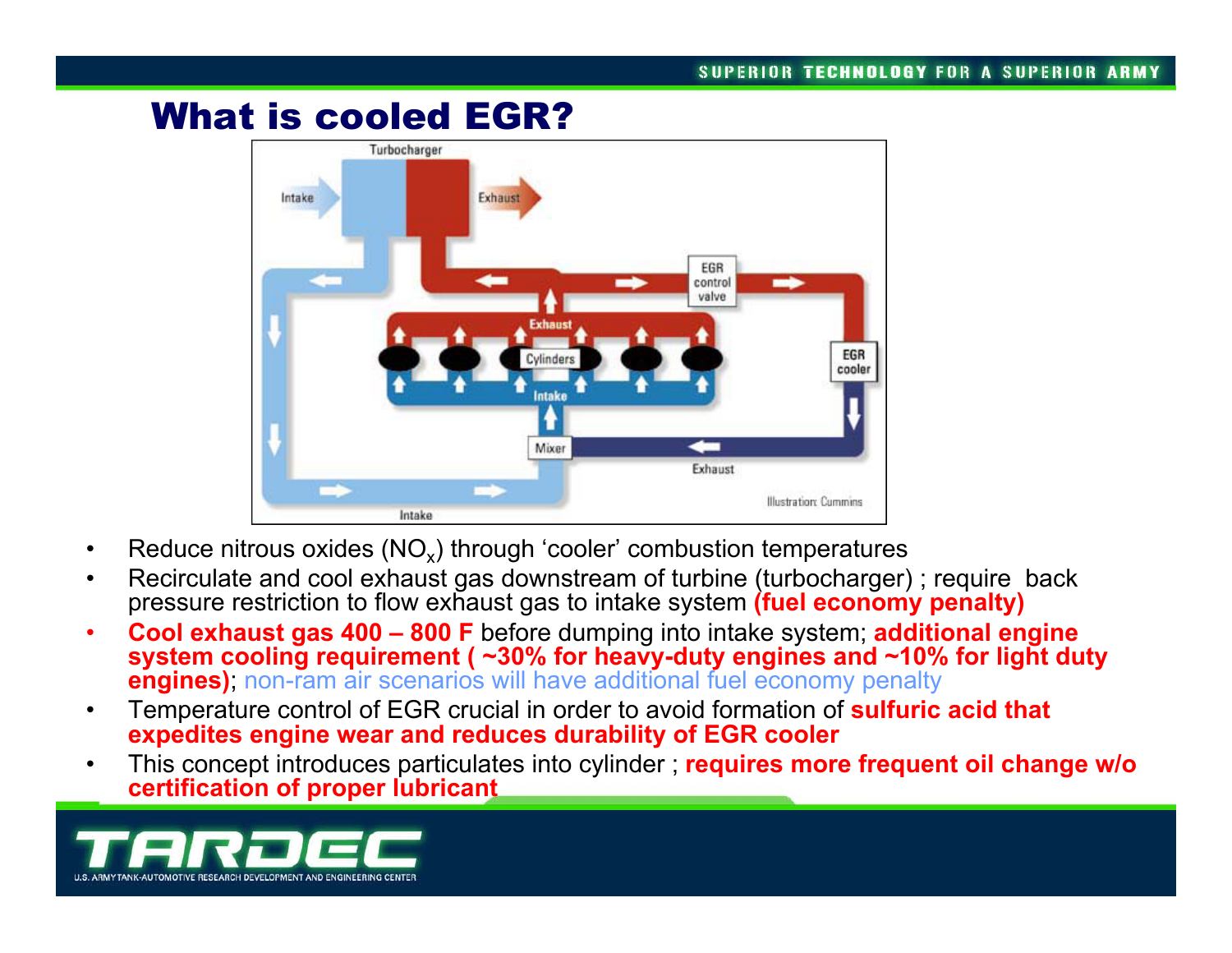## What is ACERT™?

- •Caterpillar trademark non-EGR solution
- • Limited variable intake valve timing ; **extra valve train sophistication**
	- **'cooler' combustion temperatures**
- $\bullet$  **Two stages of turbocharging (single stage for smaller displacement engines)**
- • **Additional charge air cooling necessary** ; increase in required engine system heat rejection – **not as significant impact as cooled EGR**
- • **Passive oxidation catalyst** (catalytic converter)
- • **Fuel economy penalty** comparable to EGR engines





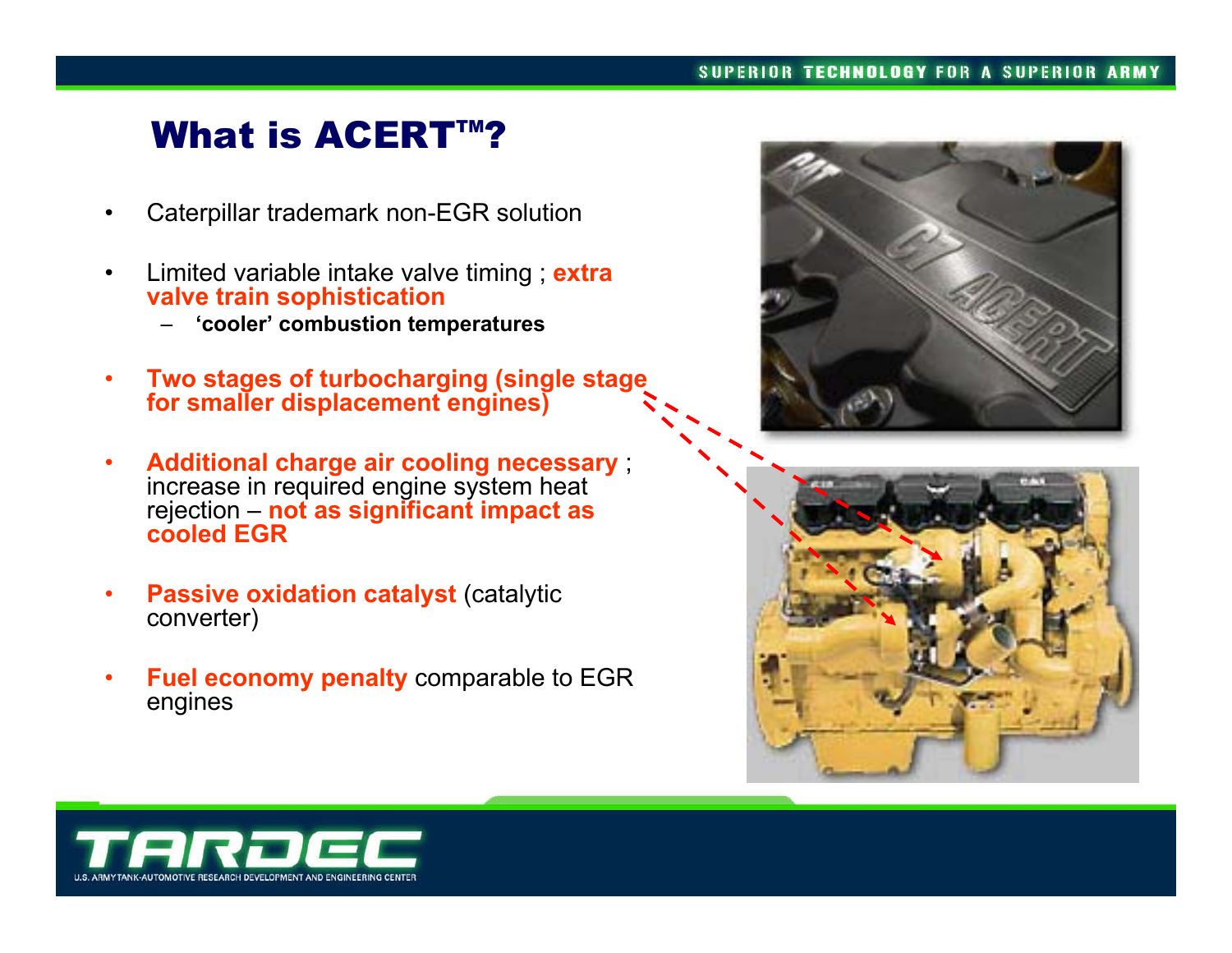**Urea** 

#### 2007 (2010) Emission Issues : Aftertreatment Devices (example)



- • **PM filters / NOx reduction devices**
	- Catalyzed filters (DOC + CDPF)
	- NOx trap (adsorber) vs. Urea SCR (selective catalytic reductant) **injection**
	- –Additional space claim , **conservatively 5 x engine displacement**
- •**NOx trap requires 15 ppm fuel sulfur level**
- • Likely to include high levels of EGR in additional to NOx aftertreatment device
	- higher heat rejection (~ 50% increase vs. MY1998)
- •Push toward new oil formulation to extend CDPF lifetime
- •Urea SCR requires on-vehicle, urea storage tank

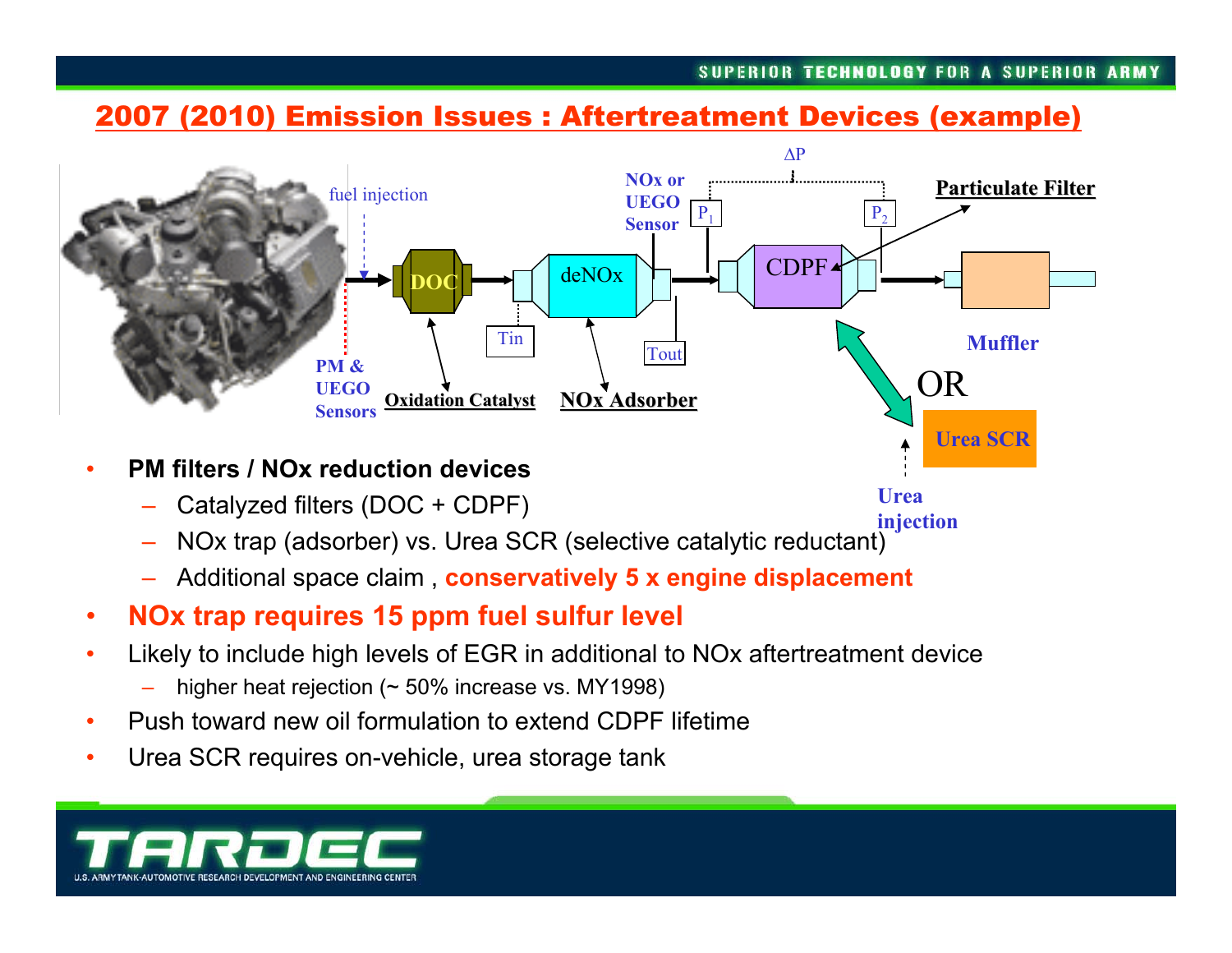#### 2007 (2010) Emission Issues : Aftertreatment Devices (example)

### Potential ACERT Solution



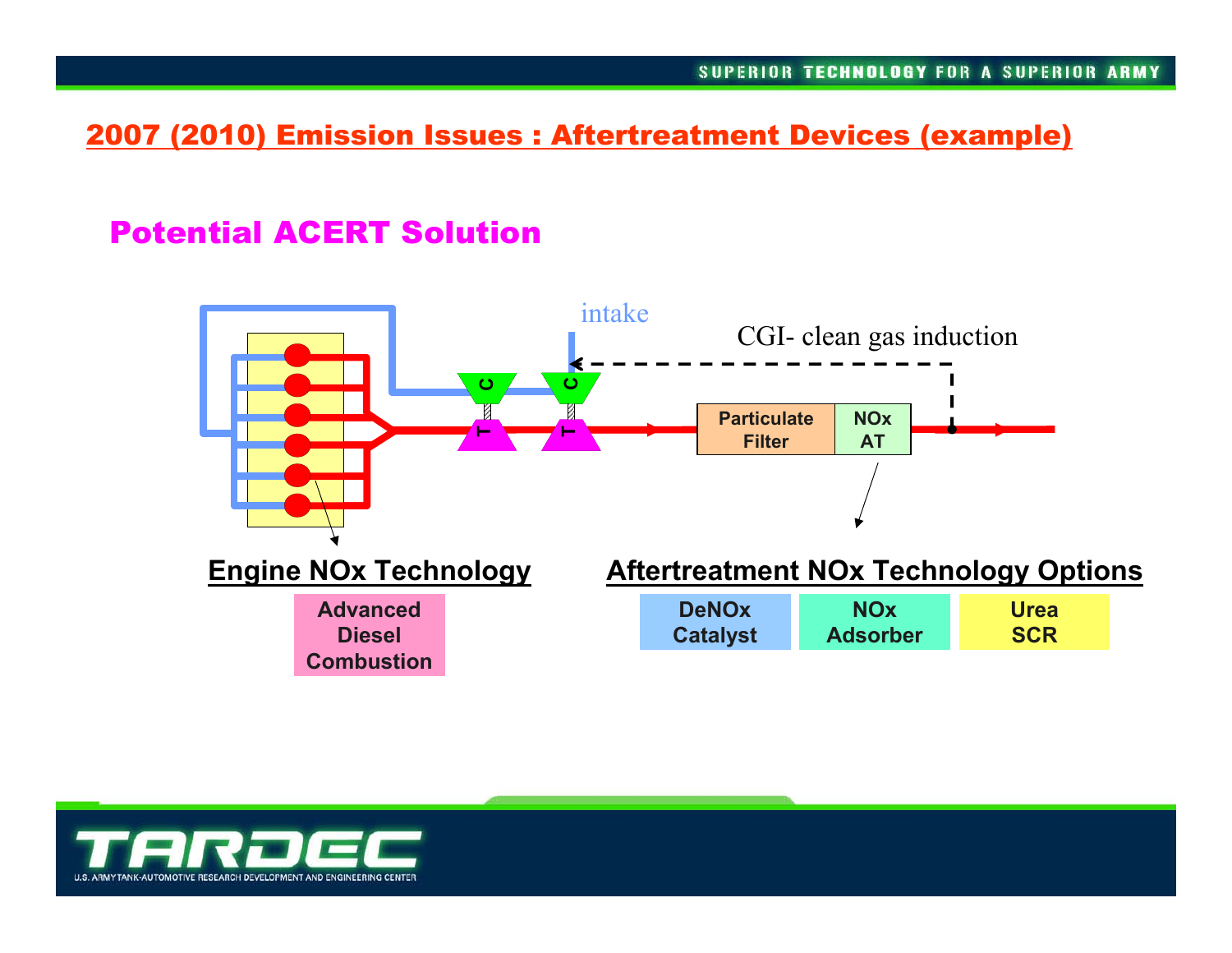## New Combustion Regimes

- • High Pressure Rise Strategies: HCCI, PCCI, etc.
	- fuel ignition quality and evaporation characteristics important
	- JP-8 'loose' property specifications, i.e. CN dependent on supply source





source : RDECOM-TARDEC Propulsion Laboratory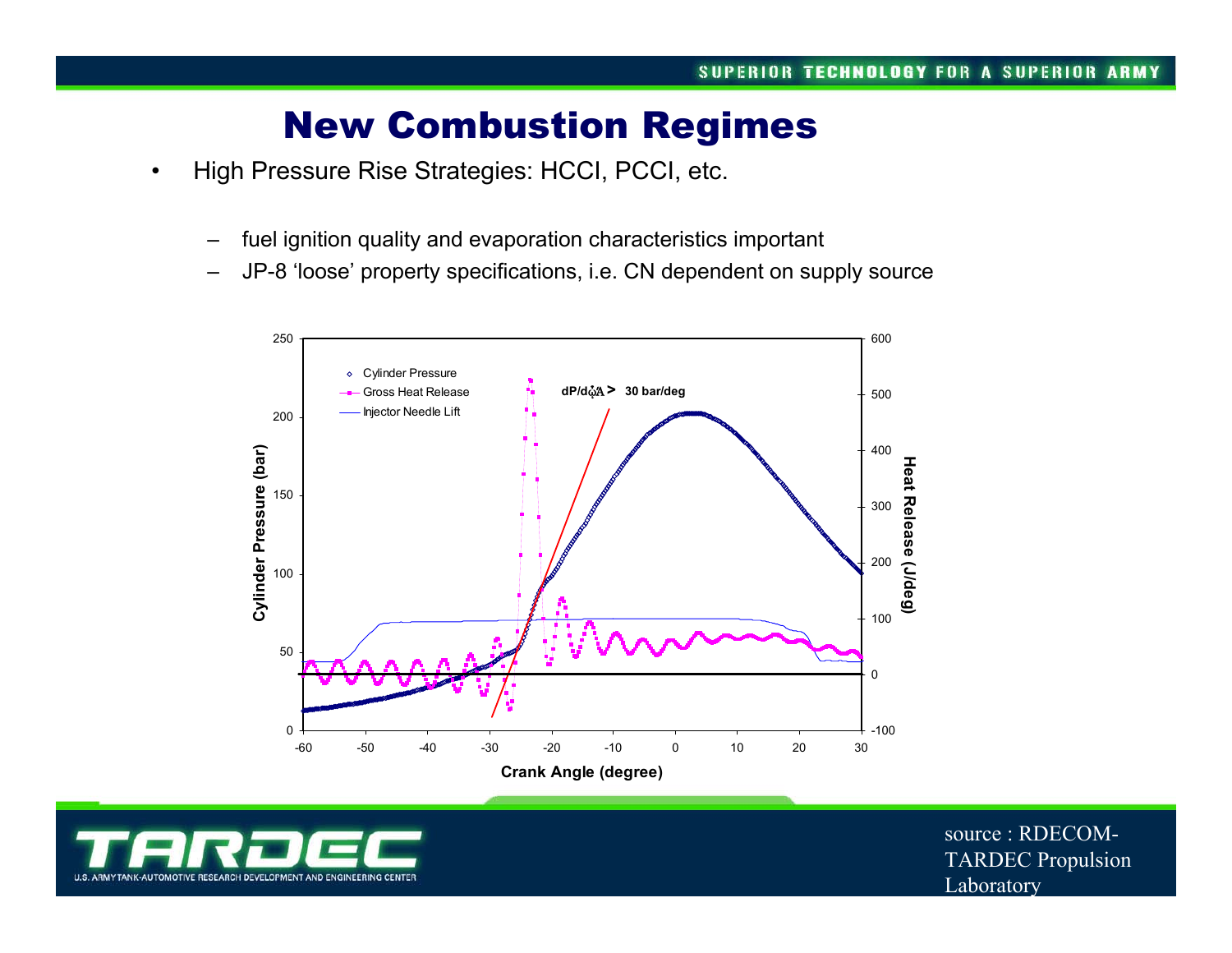# Fuels and Lubricants Discussion

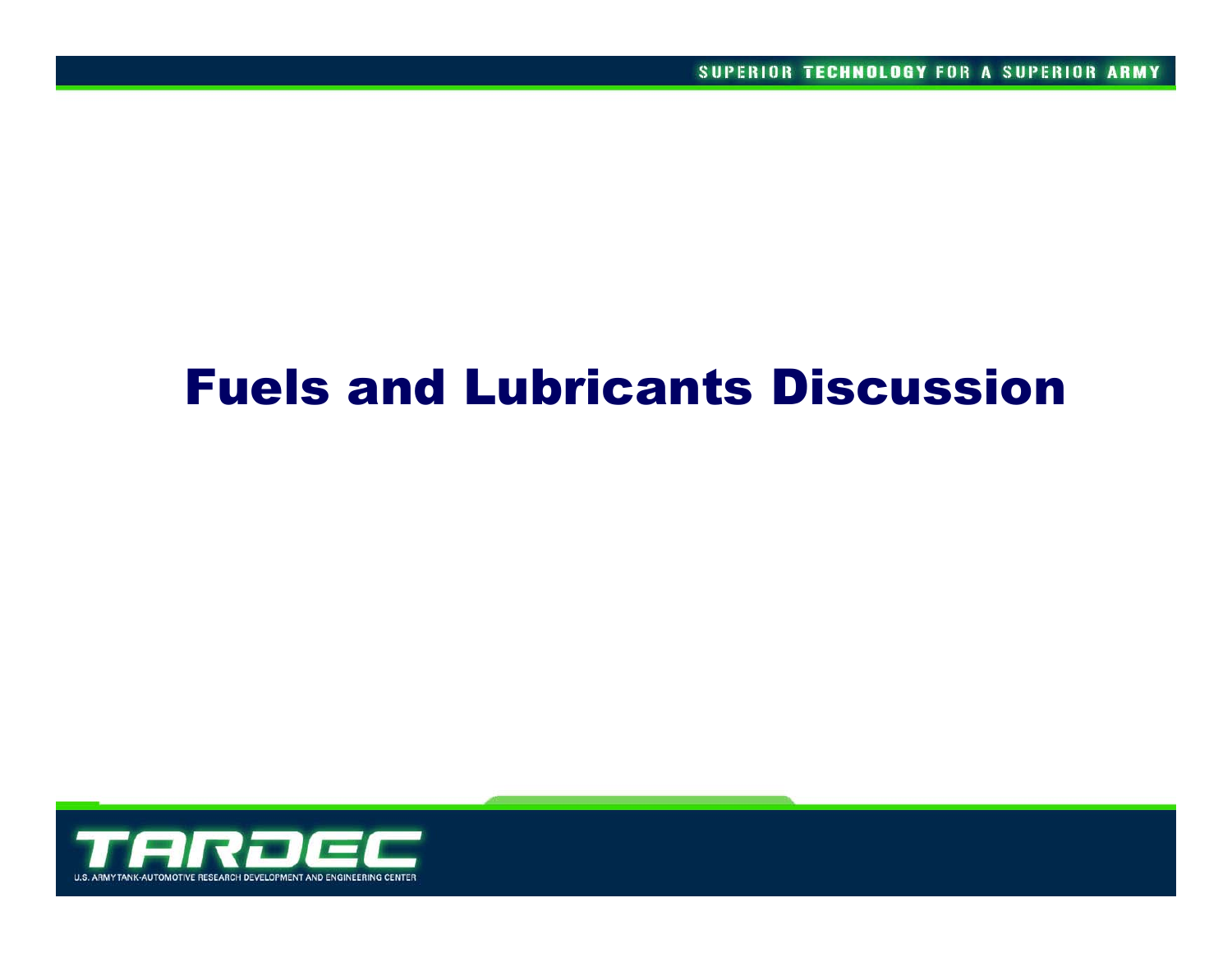## JP-8 Property Specifications

- •**Sulfur content: max. 3000 ppm**
- •Aromatics: max. 25%
- •Specific gravity: 0.775 – 0.84
- • Evaporation Characteristics:
	- 10% recovery: max. 205 C (186 C)
	- End point: max. 300 C (330 C)
- •Net Heating Value: min. 42.8 MJ/kg
- •**Cetane Index: none**



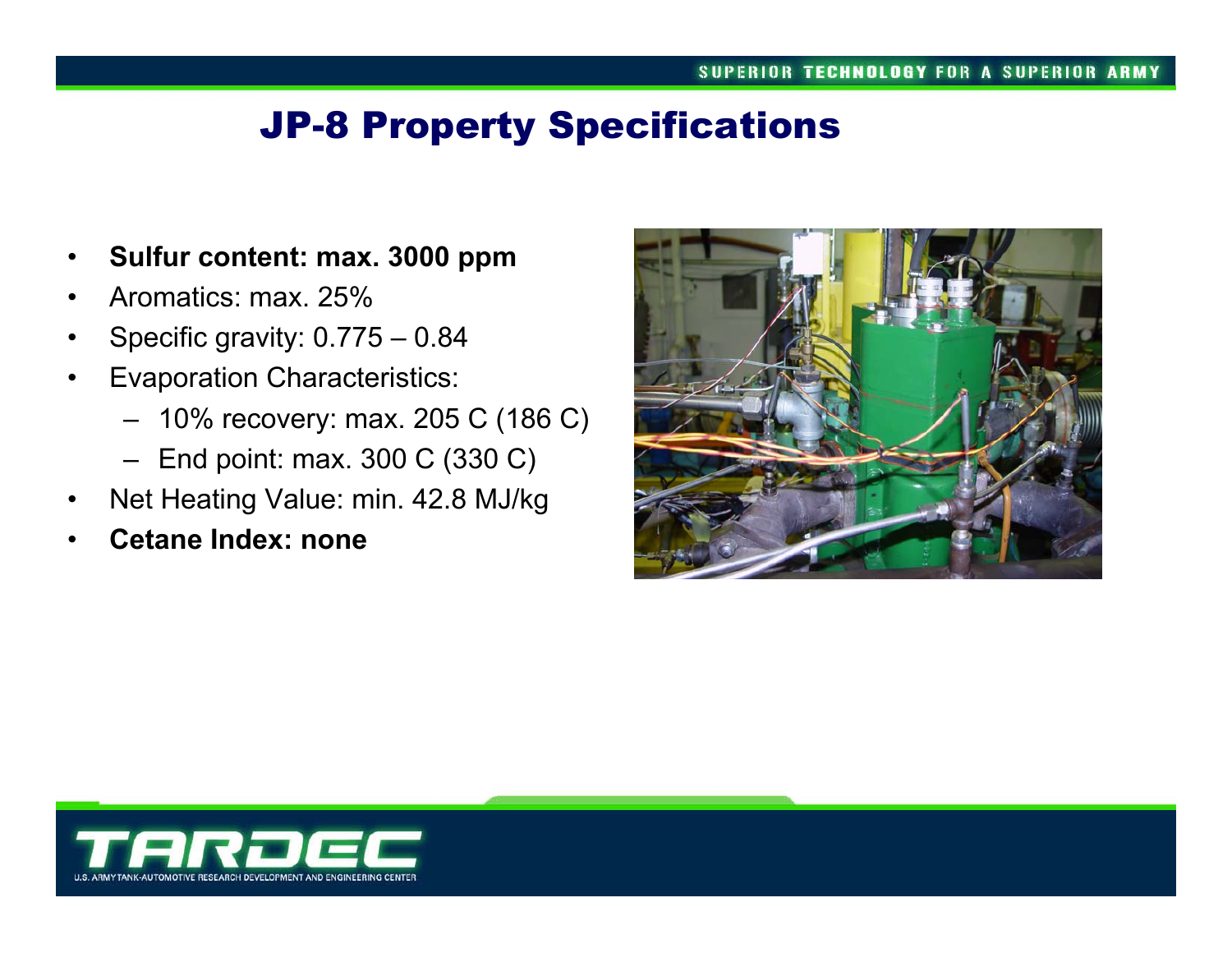# JP-8 Fuel Sulfur ContentExample: Fuel Supply in Iraq

#### •**2002 Petroleum Quality Information System (PQIS) report**

- 44 million gallons procurement sample
- **971 ppm mean sulfur (70 to 1500 ppm range)** based on < 50 samples
- • **2004 PQIS Report and early 2005 samples**
	- **878 ppm mean sulfur**
	- –note: 52% of samples > 1000 ppm and 24% samples < 200 ppm)
- •Reference – MIL-DT-83133 JP-8 allows up to 3,000 ppm sulfur.

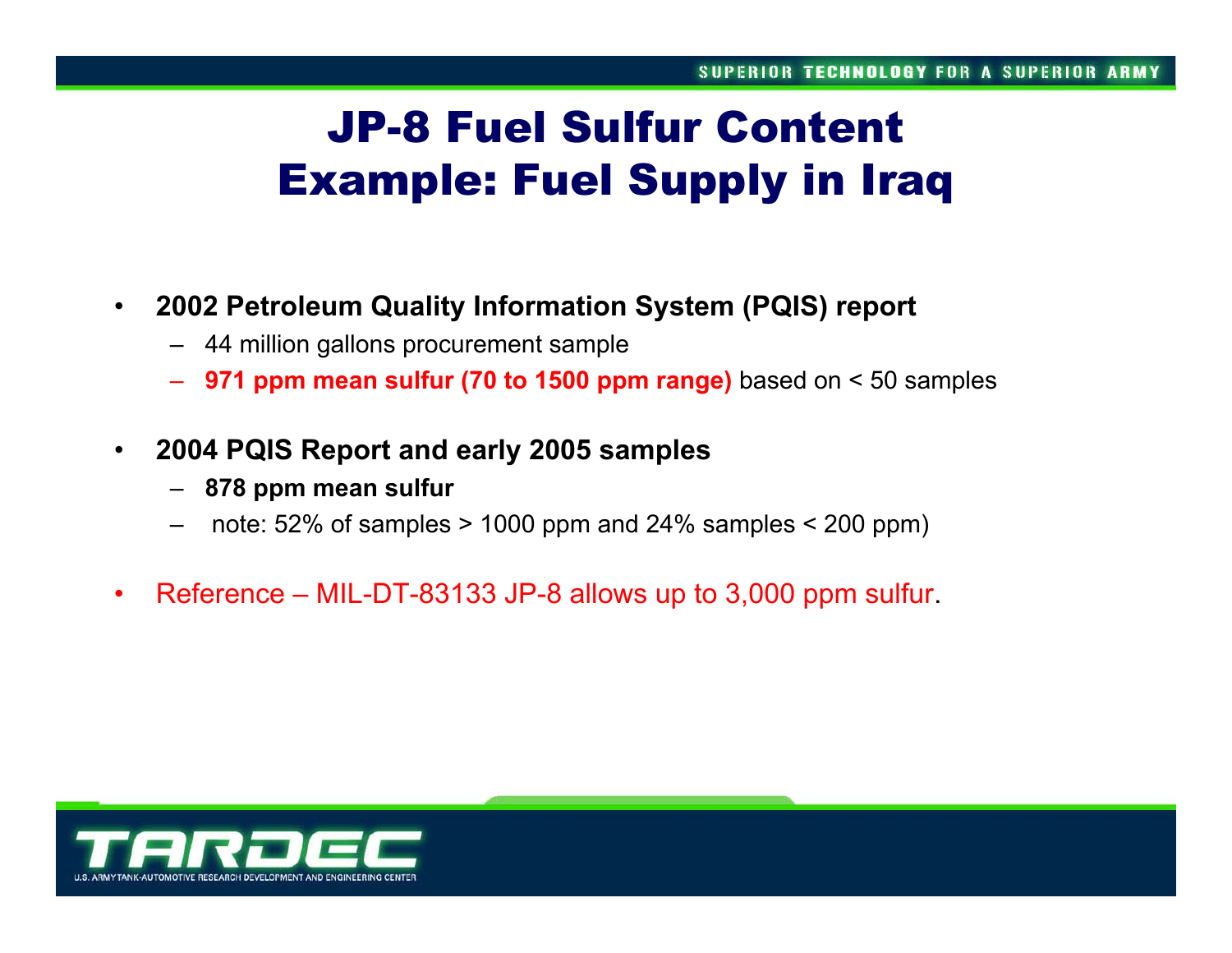# JP-8 Fuel Sulfur Content Example: Fuel Supply in Iraq

**JP-8 Sulfur Concentration Samples from Iraq (2004)**



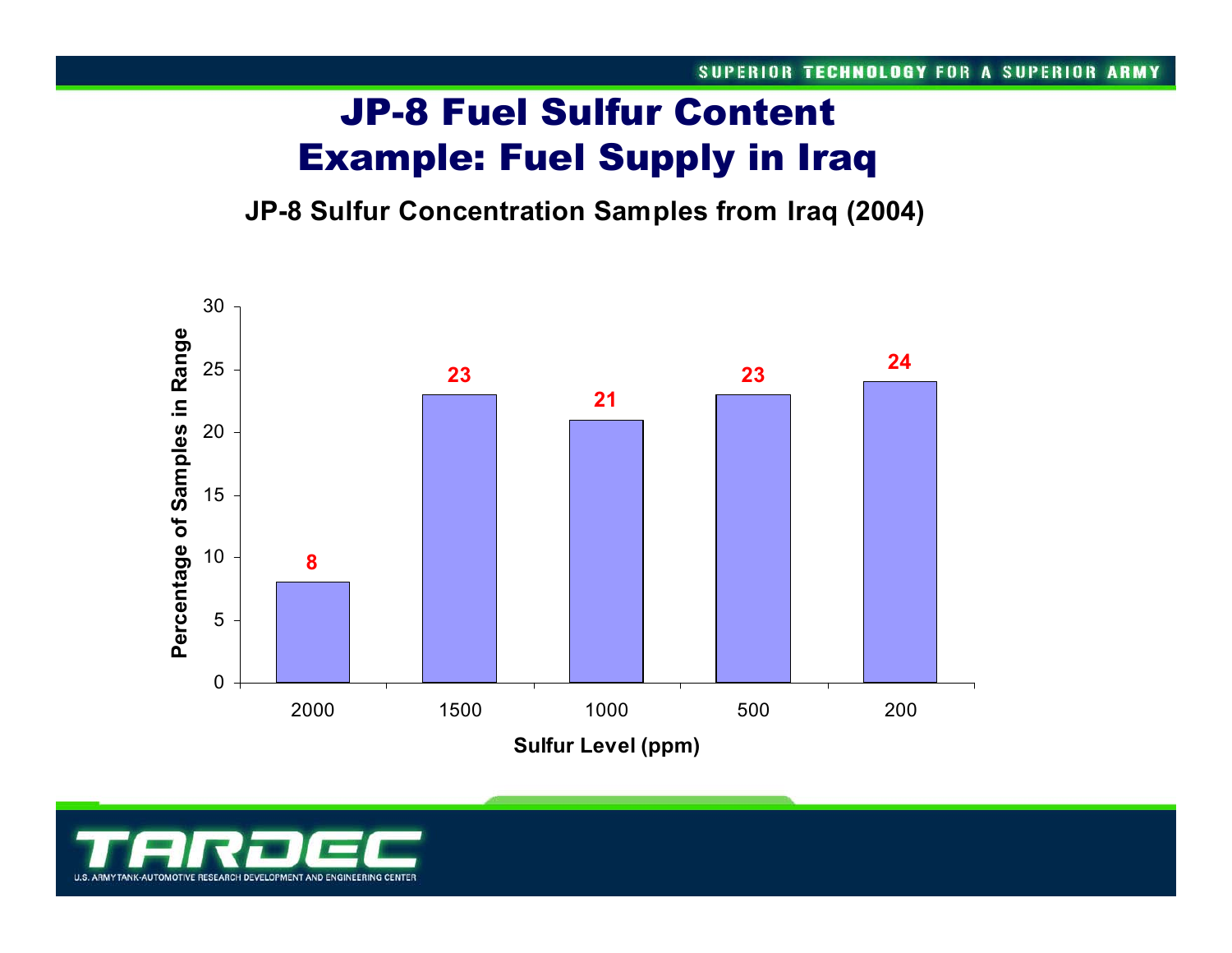## Impact of Emission Standards on Military Heavy-Duty Diesel Engine/Transmission Oils (E/TO)



AUTOMOTIVE RESEARCH DEVELOPMENT AND ENGINEERING CENTER

QPL: Qualified Product List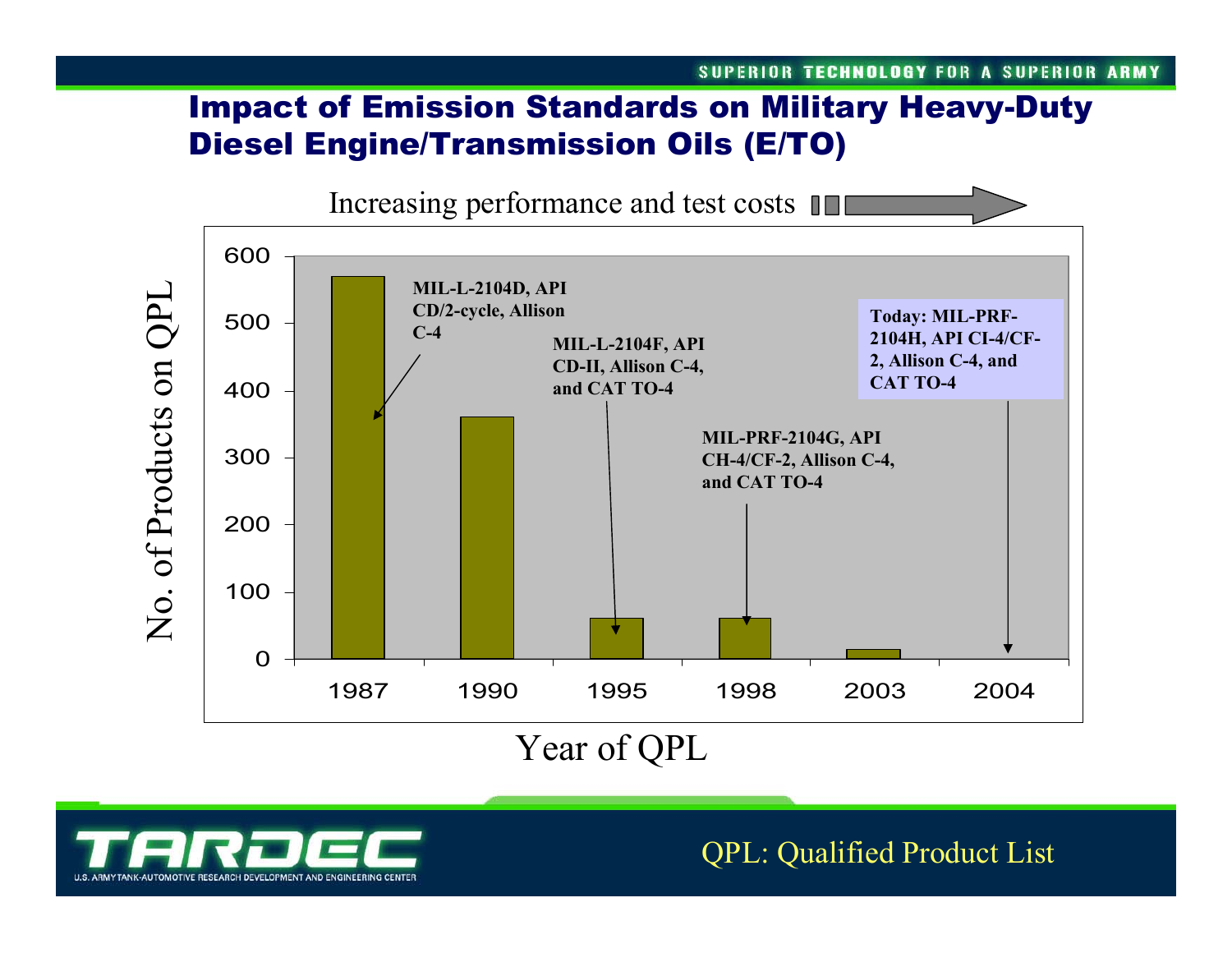## Why is this happening? Several reasons:

- • Reduction directly related to oil change interval issue associated with emission standards
- $\bullet$  **Engine test costs have increased dramatically with each new API performance category (i.e. API CG-4, CH-4, CI-4….CJ-4)**
	- **From 1998 cost of 200K per oil to 2004 cost of 400K per oil**
- $\bullet$  Combined engine and transmission performance are critical for reducing military logistics but more expensive - transmission test costs addition \$20K
	- ex. 2003 sample: M1, M2, and M915 (Allison Transmissions)
- • Designing a dual engine-transmission lubricant is technically challenging and required formulators incur additional R&D expense
- • **Lubricant formulators do not receive enough return on investment to justify the high test and R&D costs required to develop and produce military products**
	- **Military does not contribute to testing cost**

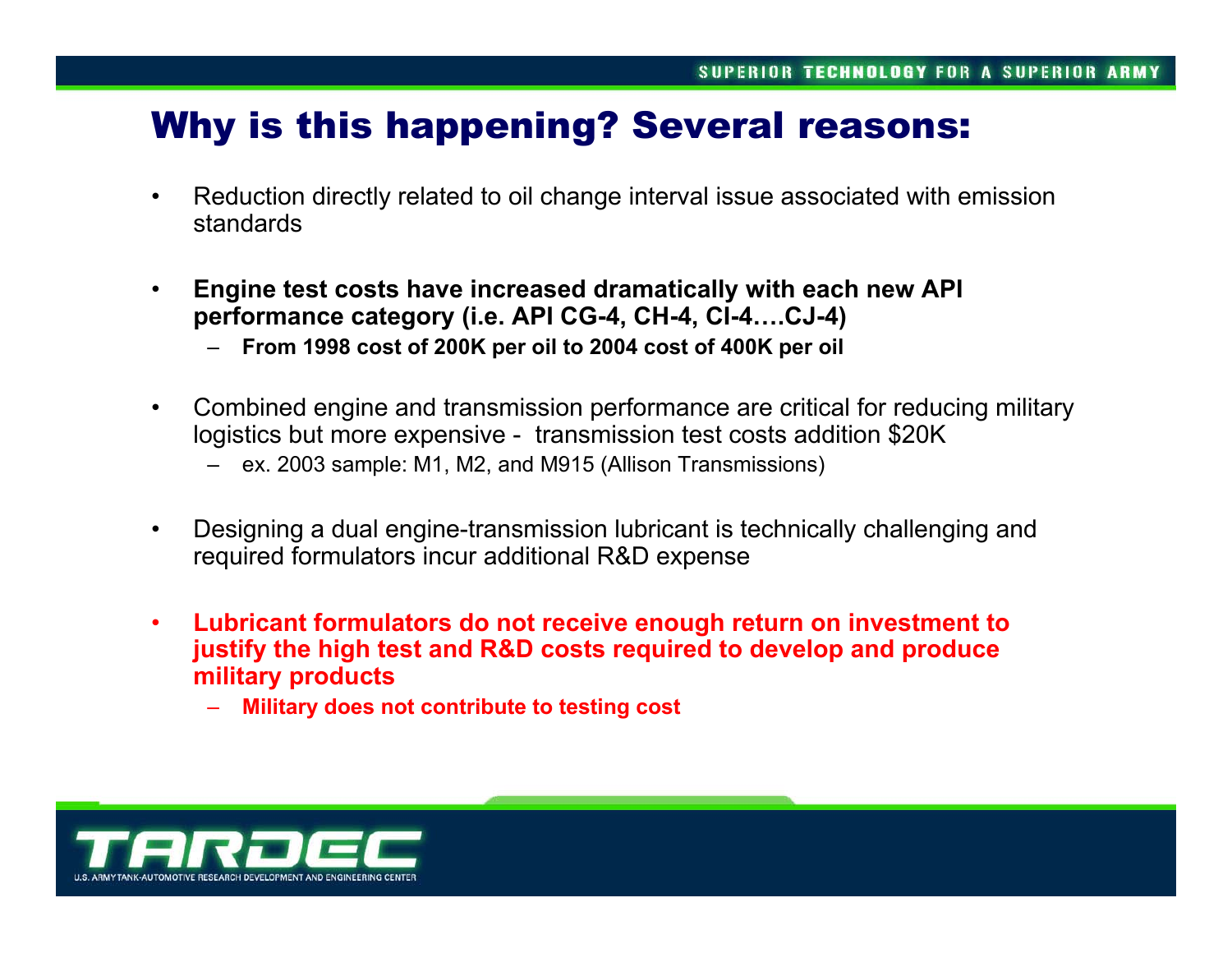#### Impact of Emission Standards on Military Heavy-Duty Diesel Engine/Transmission Oils (E/TO) – Performance concerns

- $\bullet$  US Market Drivers for lubricants
	- –Ultra-low-sulfur fuels (ULSF)
	- –Compatibility with pollution prevention devices
- $\bullet$  Some additive technologies proven to work well with higher sulfur fuels will not be allowed in the future
	- Additives with phosphorus and ZDDP (zinc dialkyl dithiophosphate)
	- Due to 'poisoning' of pollution devices
- $\bullet$  Military exposure to high sulfur fuels raises concerns regarding engine protection with lubricant technology developed around ULSF
	- Concerns to Logistic and Maintainability
- • Unknown impact of future engine oils on transmission performance
	- No commercial interest.

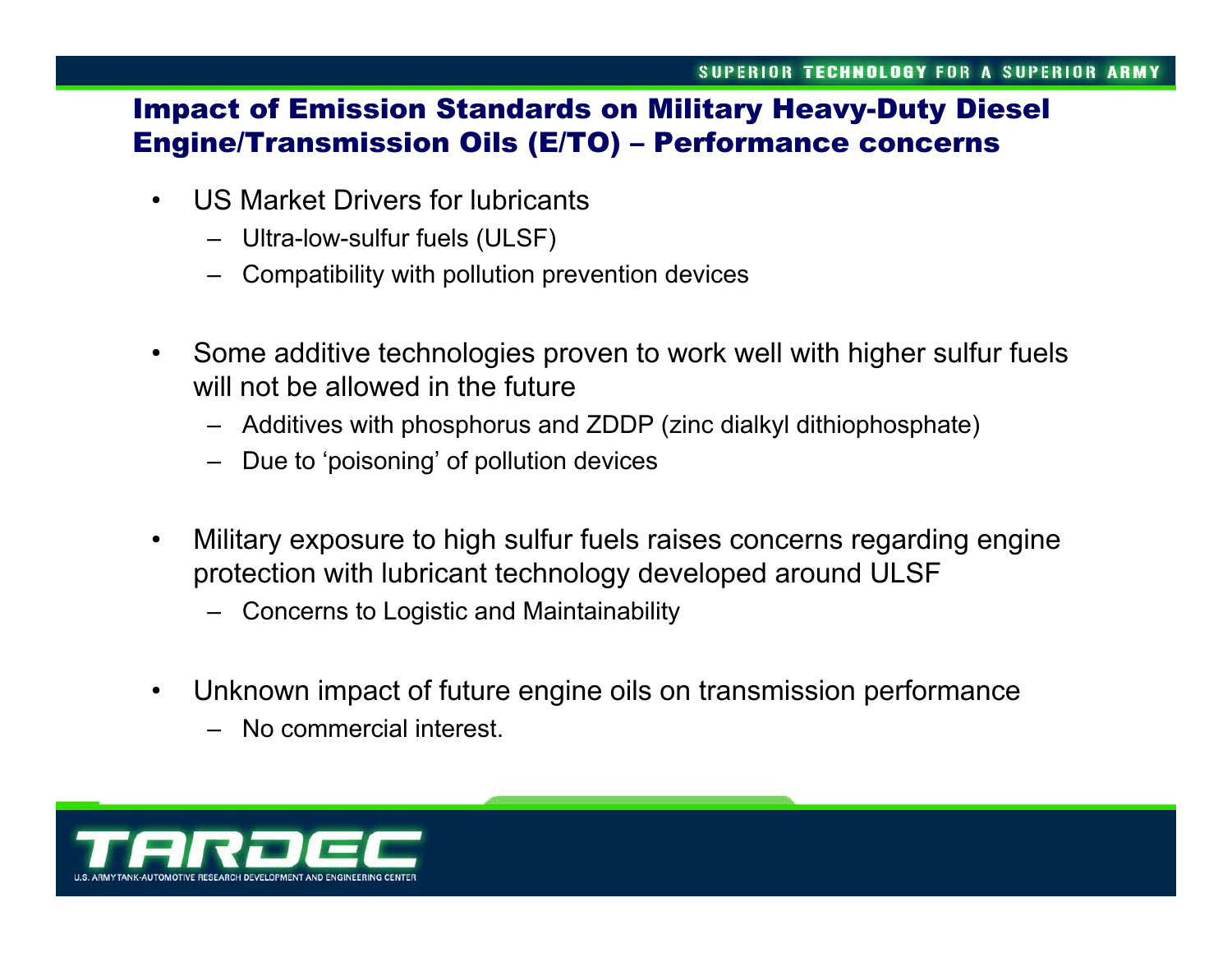# Solution Pathways – Short Term to 2002/2004 Heavy-Duty On-Road Emission Standards

#### $\bullet$ EGR Engines

- – Issues: increased heat rejection and system volume, fuel and lubricant compatibility
- Solution: employ EPA granted waiver, remove EGR system, recalibration of engine to meet military performance demands
- $\bullet$  Non-EGR Engines
	- Issue: JP-8 compatibility
	- Solution: ensure JP-8 compatibility with engine system and compliance with military performance demands

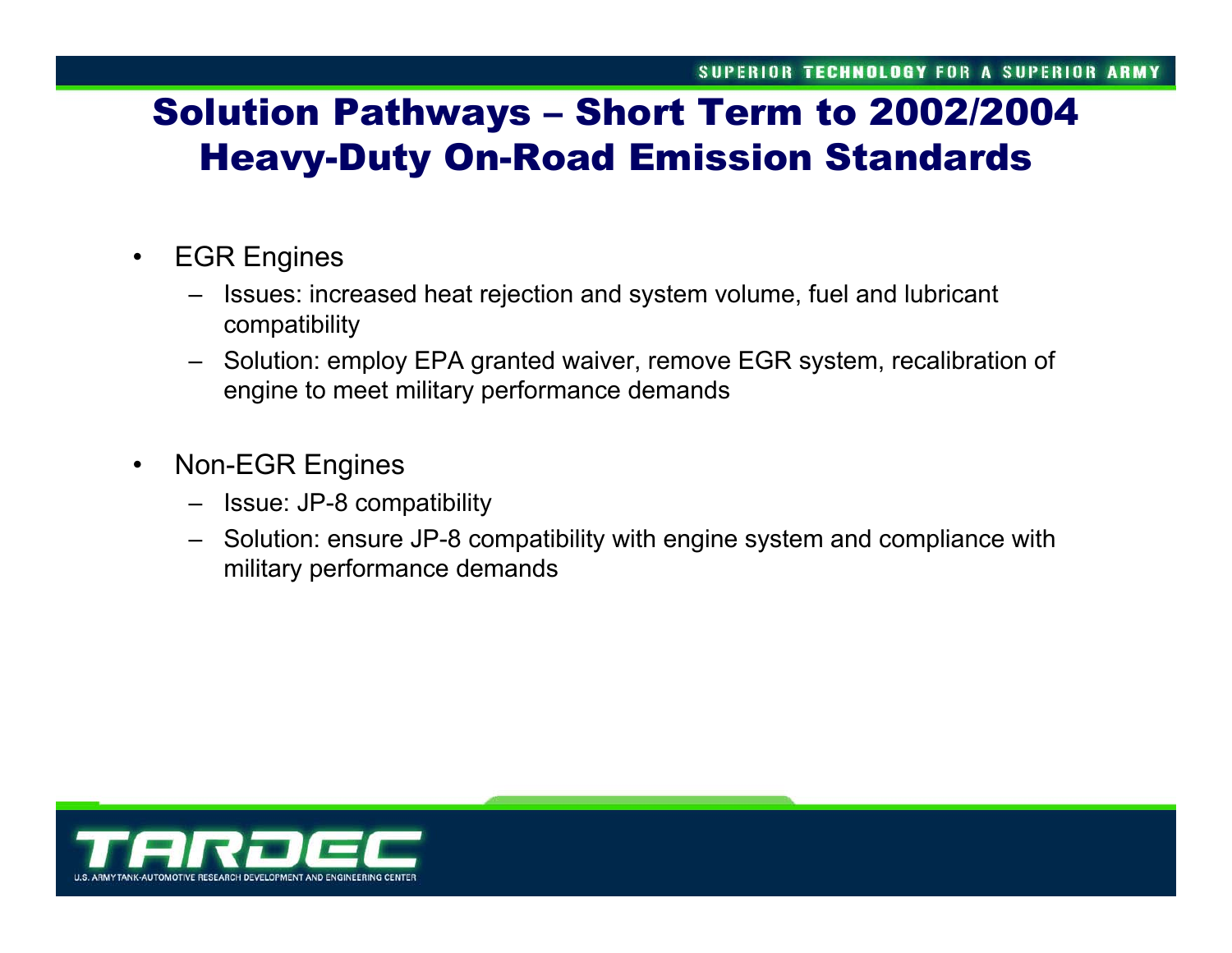## Solution Pathways – Long Term to 2007/2010 Heavy-Duty On-Road Emission Standards

- All engine systems heading toward some type of aftertreatment system with advanced combustion and closed loop control
	- NOx trap, catalyzed filters (CDPF/DOC), urea or fuel based SCR
	- HCCI, PCCI, and other more 'homogeneous combustion modes'
	- LTC : low temperature combustion for light loads, possible regeneration strategy
	- Heavy use of cooled EGR (~50% heat rejection increase vs. MY 1998)
		- •possible low pressure cooled EGR in some cases
	- Exhaust sensors for temperature(s), pressure(s), NOx concentration,  $\mathsf{O}_2$  concentration
		- • Closed loop control package for monitoring and regenerating aftertreatment devices
	- Commercial diesel fuel properties may require tighter combustion related property specifications for advanced combustion system operating modes







•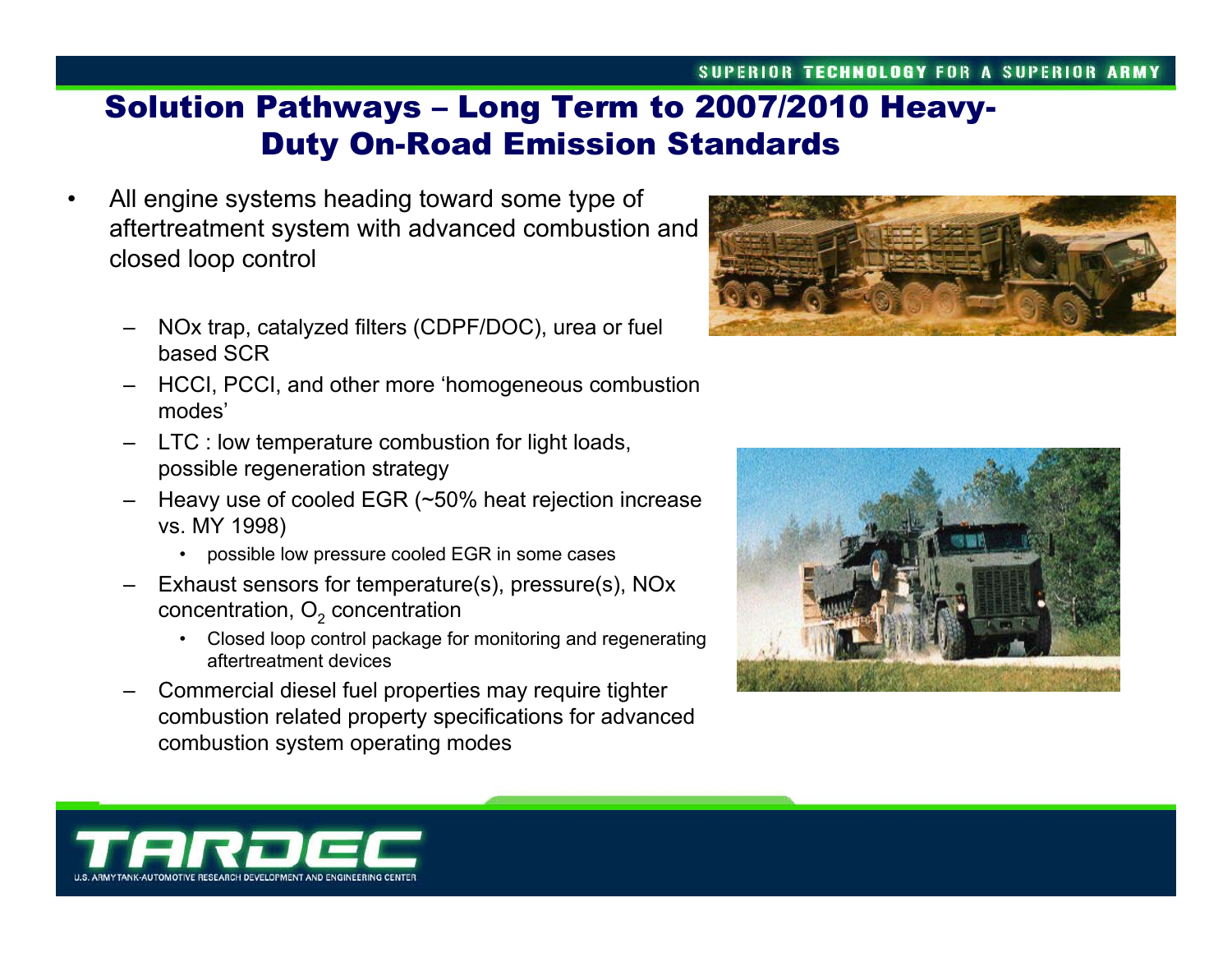## Solution Pathways – Long Term to 2007/2010 Heavy-Duty On-Road Emission Standards

- • Engine systems **must be modified** to meet military requirements
	- Use of blanket waiver for MY 2007+ engine systems
	- Removal of EGR system
	- Removal of aftertreatment devices
	- Recalibration
	- Ensure high sulfur fuel tolerant and oil compatible components